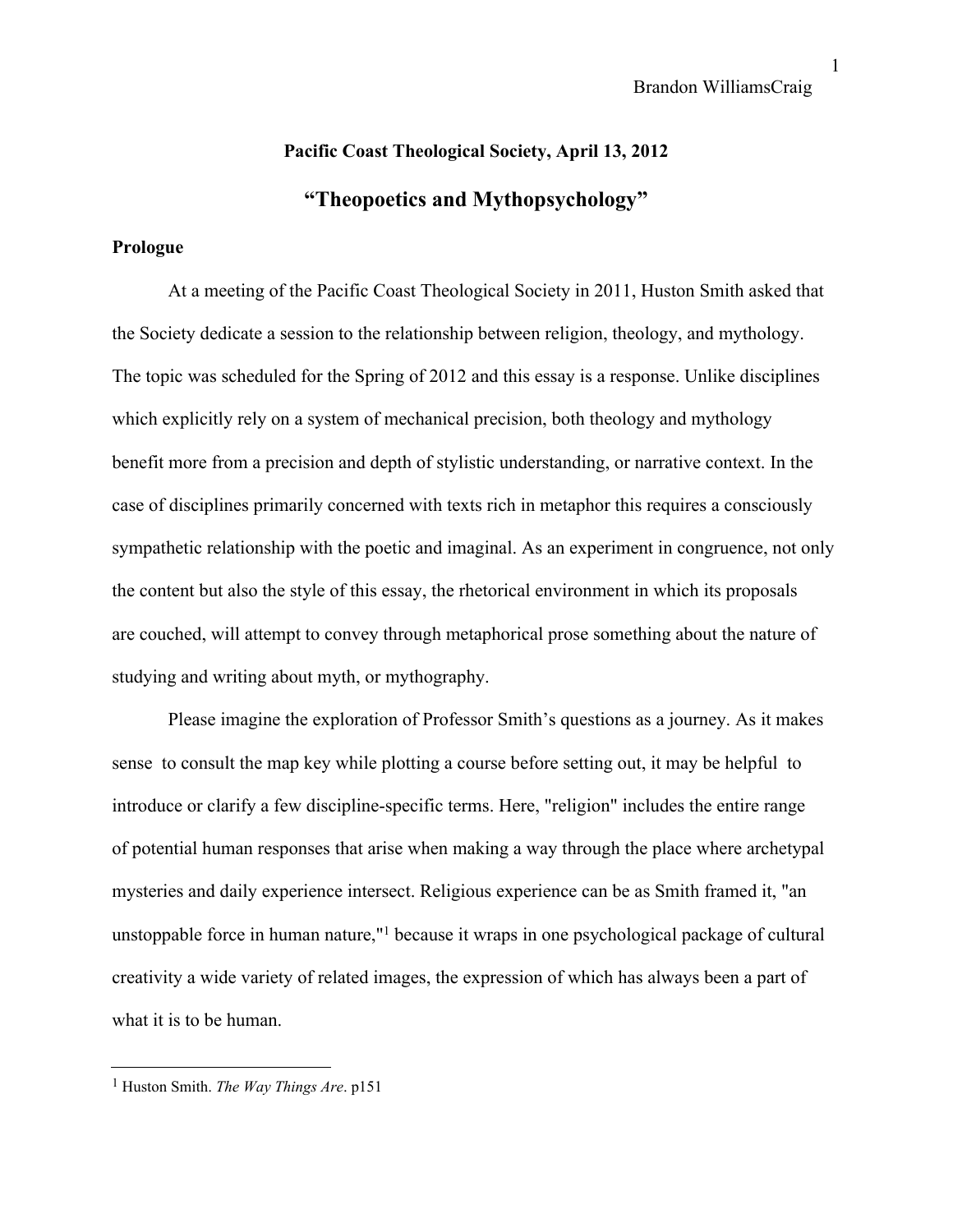Indicative of their provocative power and extensive implications, mytho-religious patterns in culture have received extensive attention from thinkers from a wide variety of disciplines. For instance, what is now known as Psychology of Religion must account for Freud pointing out the force of delusion in religious thinking oriented "to comfort ourselves in an uncertain world." <sup>2</sup> This is especially true because he went on to create pseudo-religious mythological tropes himself in order to support psychoanalytic theories. One of the primary critiques of C.G. Jung and his followers, particularly James Hillman and other archetypal psychologists, and has to do with application of Freudian thought to contemporary psychology in that both give insufficient weight to the part of human experience that is imaginal in nature rather than being simply self-deceptive or delusional. Too simple treatments of the interaction between unconscious and conscious myth-making, whether overtly sacred or secular, often carry an unintentional self-critique which exposes in the soul of the preacher the pattern he decries. Karl Marx, for instance, pointed to the mind-altering qualities of religion and its effect on large groups, but also largely missed the ways that his own world-view was religious in character, as well as the ways that mythological tropes consciously held and participated in can bring out both the best and the worst in the human character.

Religions invoke a range of related expressions, archetypal in nature, which allow the human being to get metaphorical hands on the disturbing parts of lived experience which do not lend themselves to straightforward manipulation. With these poetic hands we ritually weave boundary-violating experiences into a kind of understanding that deepens into nuance more readily than it provides mechanical utility. Mythologies are frequently the result, including

<sup>2</sup> *The Huston Smith Reader* p237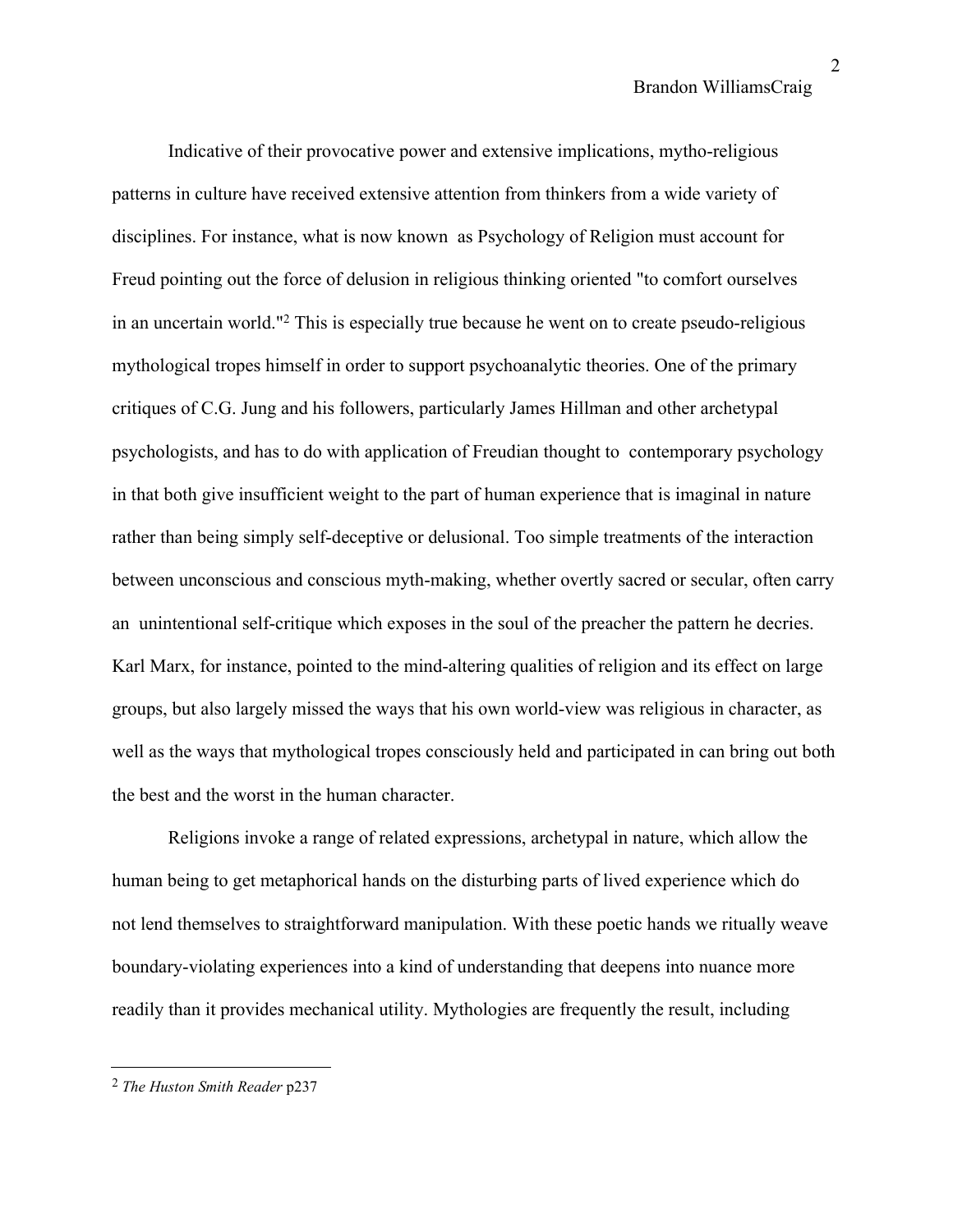global theories, like Capitalism or The Rapture, and "viral" catch-phrases, like Globalization and Gospel ("Good News"), as well as metaphor-packed pseudo-historical stories about gods, prophets, ancestors, and myriad roles. All are recognizable and powerful because they are archetypal. Mythology, psychology, and theology are each poetic ways of configuring these religious responses that are so natural to human beings, and each has its own rhetorical style. For instance, Hillman has provided *Healing Fiction* to illustrate the history, style, and impact of the objective-sounding writing of case-studies that underlie psychology's theory and are woven into its practice as origin myth and world-view. Of course, this is easy to see from "outside."

Mythology has come to refer not only to texts foreign to oneself which touch on divinity, but also to any belief system imagined epistemologically. Studying myth, or mythography, together with psychology is a way of imagining thoroughly how we believe in order to understand more about what we know and do. Any mythological process is capable of configuring human experience as understanding in a way that consciously includes facts and fictions as revealed through complexes of images, thereby complicating rather than establishing a world view held simply as either fact or fiction. A term familiar from literary study, mythopoiesis, then has to do with the creation of narrative in which mythological aspects are either overtly presented or may be discerned psychologically.

"Pioneered [at least] by Freud, Jung, and Cassirer," psychology as it is understood today "uses mythical accounts as a psychological language." According to Hillman, this "locates psychology in the cultural imagination<sup>33</sup> where theology does much of its work as well, no matter how or where a division might be created between the mythical and the scriptural.

<sup>3</sup>*Archetypal Psychology*. p19.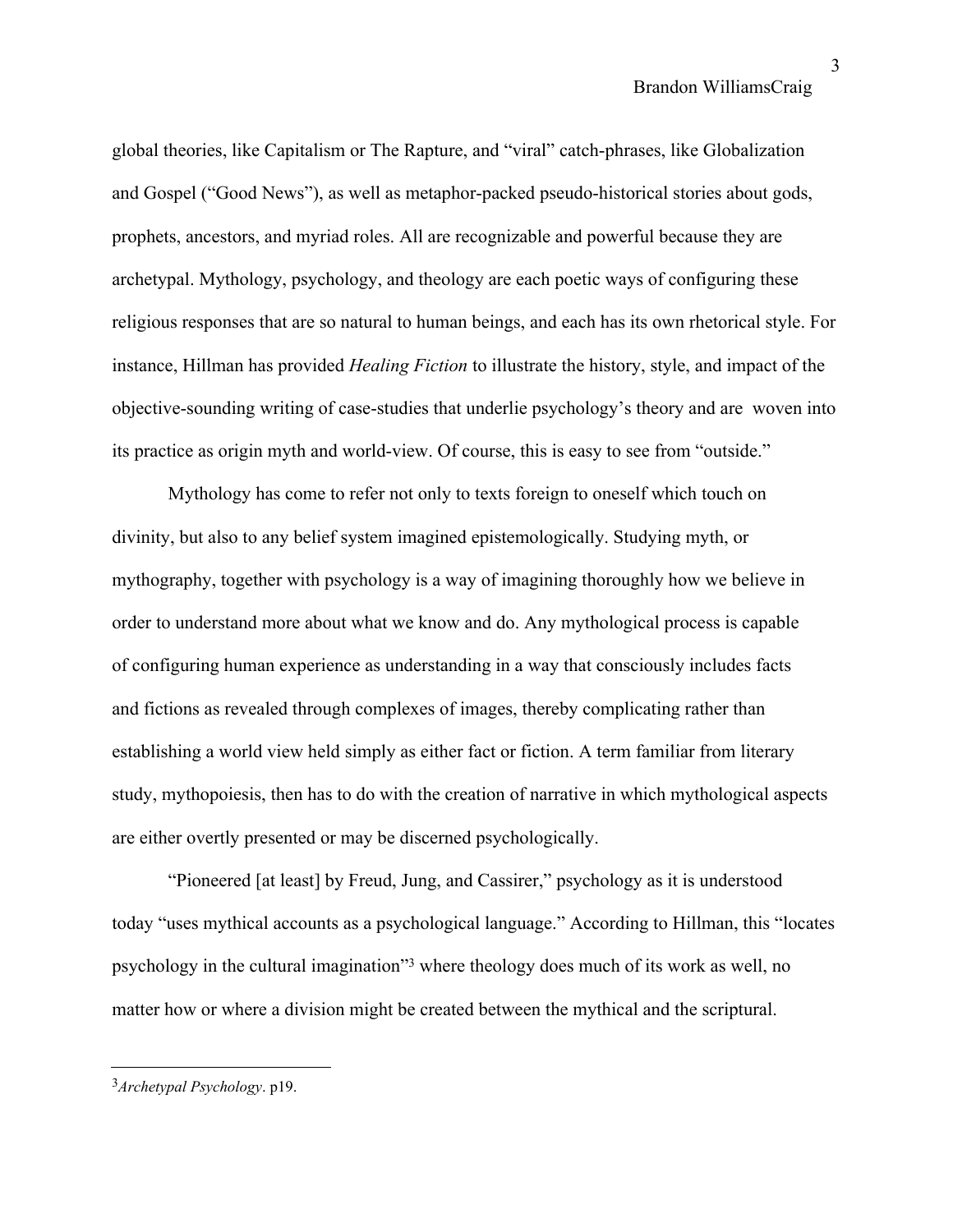Psychology and theology are both imagined as referring to an "inner life" of compulsions and of belief where both pathologies and faith are attributed to individuals and imagined as private despite their impact on the public sphere. Thanks to the legacy of Descartes, these "inner" patterns are habitually split from "outer" choices in relationships and in social agendas in ways that require professional "outside" influence to change or control. This takes the form of progressive behavioral reinforcement through repetition with the help of counseling. Applying these controls in an industrially globalized society also shifts the behavioral norms of groups of people, and is apparently the concern of the psycho-therapeutic hour, the pulpit, public policy, and of advertising campaigns.

Initiated by James Hillman, Archetypal Psychology is formulated as a critique of psychology, as it is most frequently defined, and the society it helped create. "The primary rhetoric of archetypal psychology is myth," which overtly hybridizes the poetic sensibility of narrative built on archetypal themes with the fascination with dream that is the core of psychology. This creates a mythopsychology with characteristics that relate through literature to both cultural study in general and to religious study in particular, and is thereby related to theology through shared concerns.

# **A metaphorical journey**

The remainder of this essay will shift away from general distinctions and categorical definitions, in favor of revolving around persons as though the ideas discussed herein will be better understood in the narrative context of human relationship than by abstract comparison. Let us return to imagining the responses to Professor Smith's questions as a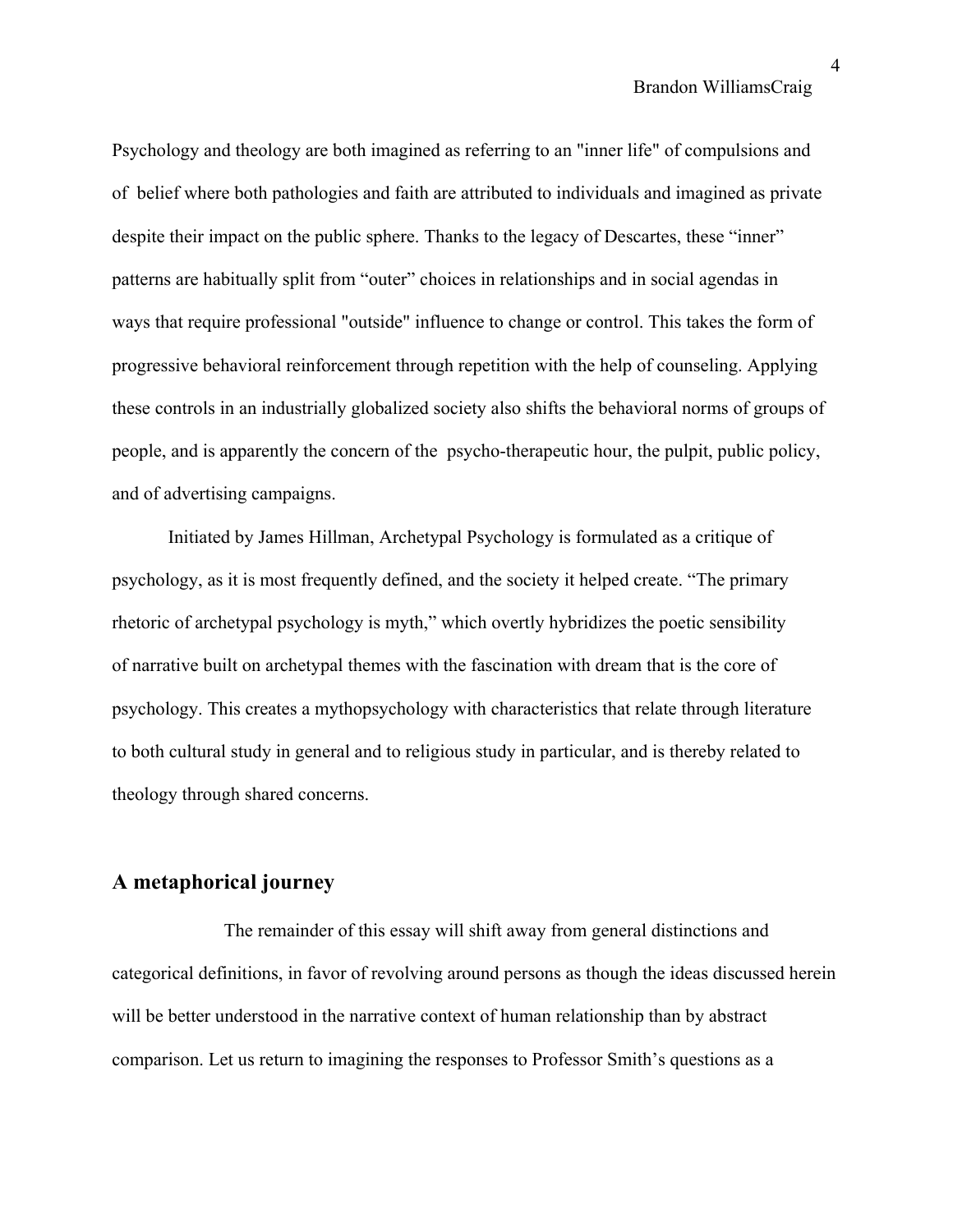journey. Like many a story from the road, the dramatis personae know each other already and are in the midst of a conversation that has lasted for many years. Introducing the companions is tantamount to introducing the ideas they propose and will carry the society most of the way to the crossroads of the relationship between the disciplines in question. By the time we reach that shared territory, mythography will have been deployed according to its current rather than its historical practice, and the mythic imagination will arrive with both sympathetic and critical gifts in hand for the theologian having to do with not only comparative but relational ways of seeing religious behavior, that is to say the psychology of mythology and theology. The place where eventually we pause, at the end of this text, like the journey itself, comes into being through a series of feet (or wheels)-on-the-ground experiences, poetic exchanges and pauses for refreshment, rather than materializing as the reward for a drive toward a market of ideas where a load of collateral conclusions may be sealed and delivered in the not-really-transparent plasticwrap of certainty. Such is the nature of mysterious excursions. Such is the realm of religious study, of literary learning, of exploring the logic of psyche, perhaps of the liberal arts as a whole.

At least one proposal has already been made which may cause a stir—that speaking of mystery and relationship is speaking psychologically. This assertion is a core tenant of Archetypal Psychology which concerns itself primarily with psyche, or soul as imagined by the Greeks, Renaissance figures like Marsilio Ficino, and Romantic poets and thinkers. This conception of soul illuminates associated patterns shared through human history by both persons and groups because "soul" is perceived not as a thing but as signifying a process of meaningmaking via archetypal images wherein private consciousness connects with the public world of daily experience and vice versa.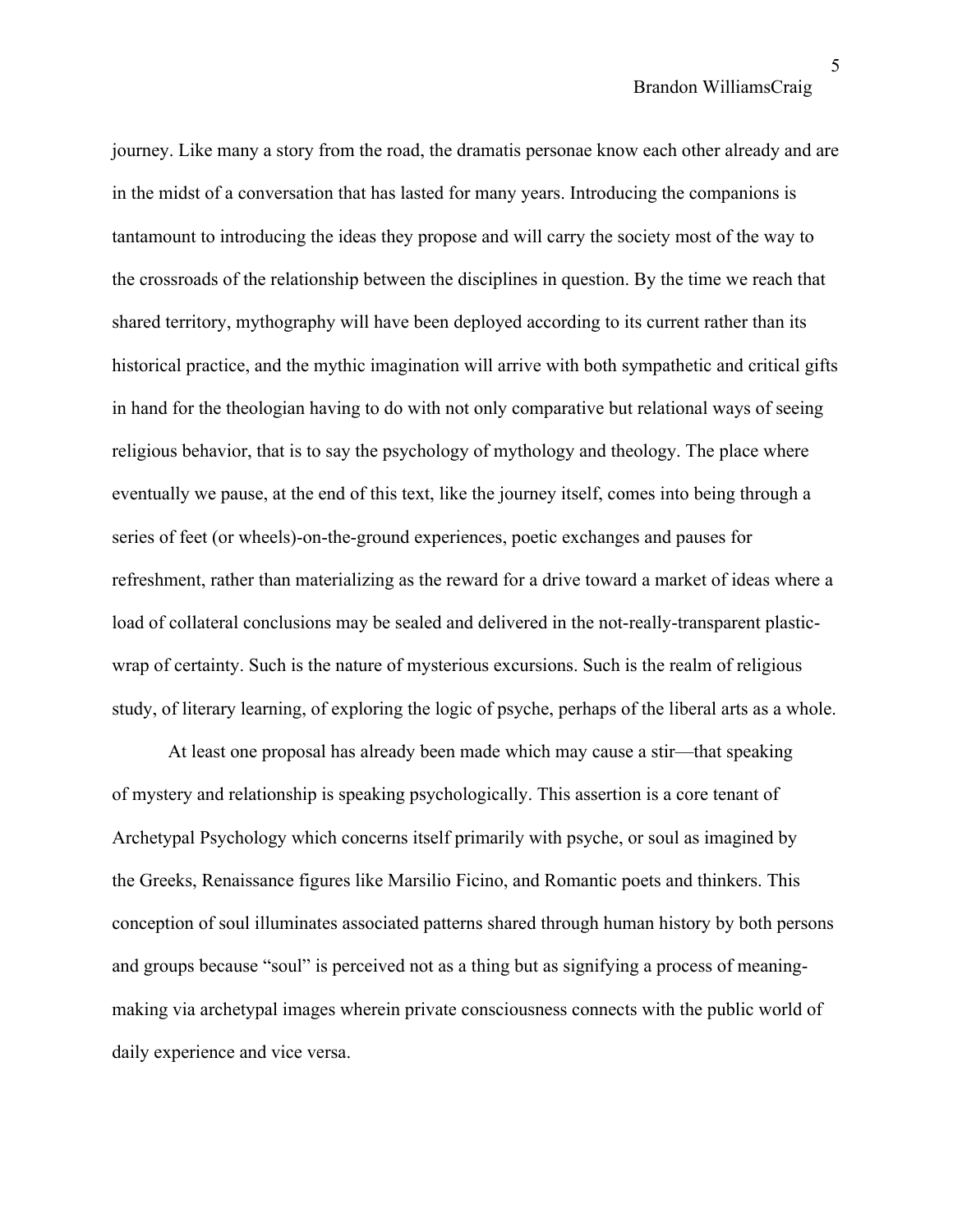As Mythology and Theology are characters in this travelogue, psychology (always meant archetypally hereafter) is relevant as a rubric of inquiry because it concerns itself with illuminating relationship and behavior. Let us then costume even whole systems of thought as characters, and pay psychological attention to the images, plots, and themes that move within their stories. This style of inquiry is not only mythological but is also in keeping with the scriptural habits of theologians, mythologists, and psychologists, and certainly reflects the work of the colleagues who appear in conversation here. Two have died, one very recently, and must be represented by the memories of their friends, as well as from texts they have left behind. Those still living will speak for themselves through their texts as well, but also through my memory of our conversations.

# **Dramatis Personae**

#### **Huston Smith**

As it is Huston Smith's interest in religion and mythology that generated this exploration, his considerable work in this direction will guide us, beginning with his own mythography. As a graduate student at the University of Chicago, in a paper for "a positivist professor of philosophy" named Dennis, Smith quoted Reinhold Niebuhr as saying that "myth is not history, it is truer than history." Professor Dennis wrote the following on the paper in red pen: "That isn't even wrong; it's meaningless. To be judged true or false an assertion must be meaningful, and the statement you cite has no meaning." <sup>4</sup> Smith continues to insist that the poetic trope is meaningful and that he holds to the stated conclusion. After telling the story, he asked as a

<sup>4</sup> *The Soul of Christianity*. p18. Also *The Huston Smith Reader*. p153.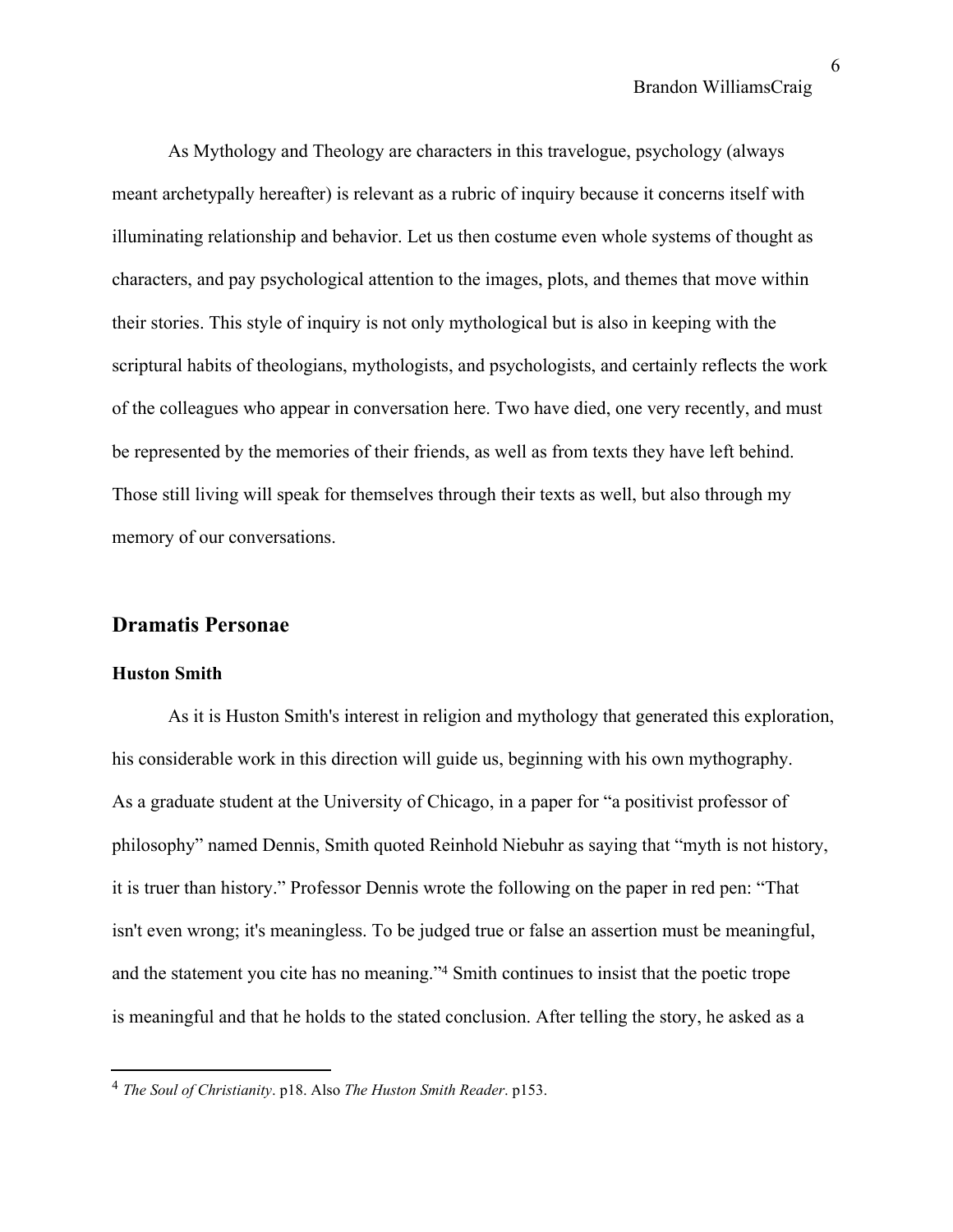corollary "how it is that myths always seem to precede history? When we look at cultures and their transmogrification into civilizations, they always seem to have a myth behind them. Why is that necessary and what is really at work? And how is this related to theology?" This is a vast territory that seems to lend itself less to a comprehensive mechanical analysis and more to an always partial, associative inquiry leading to further questions and storytelling, getting a sense of the terrain as it is traversed.

Niebuhr went beyond "truer than history" to suggest that "unfortunately, the consistent dualism of orthodoxy complicates the task, necessary to the original meaning of the mythology, of relating the absolute to history. It does not adequately express the deeper feelings of the human spirit."<sup>5</sup> Take away the dualisms created by the literalisms of orthodoxy in relating mystery to experience and it appears that mythology may express humanity's deeper feelings. But what else is needed, beyond the expression of feeling that operationally roots myth deep in psyche? Is it the unlimited potential of the mythic imagination that is the source of its power to transmogrify. As an example of the power myth wields, consider it natural impact on a classic archetypal power—time.

Huston Smith went to India ten times. On a trip to Brindaban he listened to a tour guide in a western suit lecture at great length to a crowd made mostly of women in saris. Smith turned to a native to make sure the place was indeed Brindaban. The native man replied that it was "the very same." "Where Krishna was born?" inquired Smith. He was assured that the ground at his feet was "the very spot." "When?" inquired Smith. "A long time ago!" was the reply. "I understand, but how long?" he asked once more. "A very long time ago." Came the

<sup>5</sup> *The Essential Reinhold Niebuhr*. p66.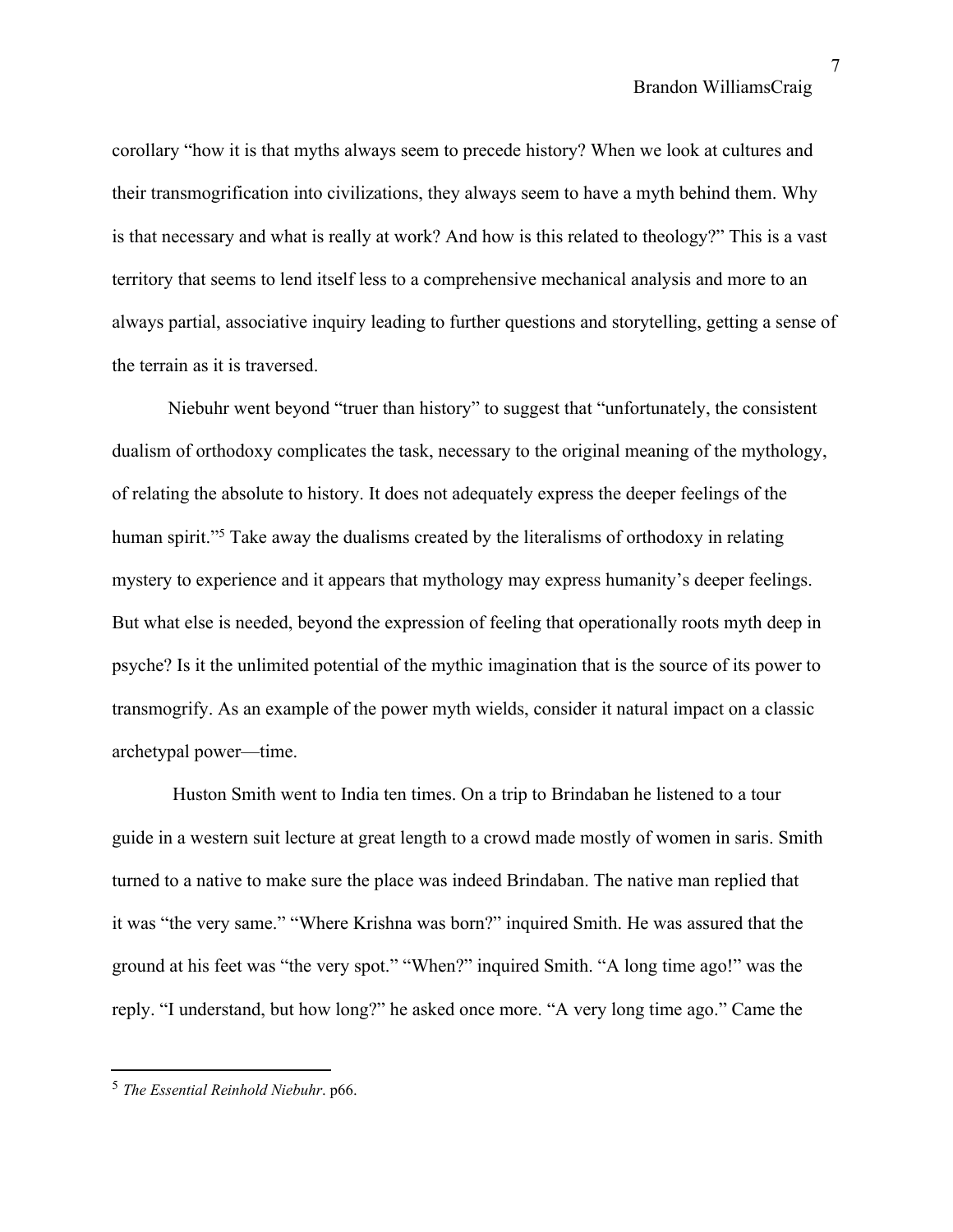reply. Getting a bit impatient, Smith tried one last time: "Yes. I understand, but can you narrow it down?" At which point the man seemed to understand and relax, saying with great satisfaction "I can tell you. The longest time ago." If myth expresses something unique about the depth of human feeling and does so in a way that can tune the strings of creativity such that even the time signature of experience can be changed as necessary for the precise narrative expression of mysteries, then myth seems very powerful indeed.

When Joseph Campbell's and Bill Moyer's conversation entitled *The Power of Myth* was broadcast and then published in book form, Huston Smith suggested to his friend Campbell that their relationship thereafter had been laid out: "You will handle the Power of Myth and I will handle its Truth." <sup>6</sup> Reportedly, Campbell was incredulous while Smith remained curious if, borrowing from Noam Chomsky, there might be a Universal Grammar of Myth<sup>7</sup>, a certain structure that may be demonstrated as relevant to all mythologies, thereby changing religious study and making clear how the truth revealing power of myth manifests. How to find out? This essay is in part a response to that question.

It has been Professor Smith's practice not only to study but also to participate in various religious communities. He did this in order to experience not only their mytho-scriptural context from afar, but also to engage in their ritual practices and draw nearer in this way to their understanding of and relationship with divinity. Smith's worldwide notoriety, and the continued resonance of his published works spanning more than five decades, seem to suggest that being human requires excursions, pilgrimages experienced in search of ways to relate to the

<sup>6</sup> Also see Smith *The Soul of Christianity* p18.

<sup>7</sup> Also see Smith *Tales of Wonder* p189 for a "Universal Grammar of Worldviews"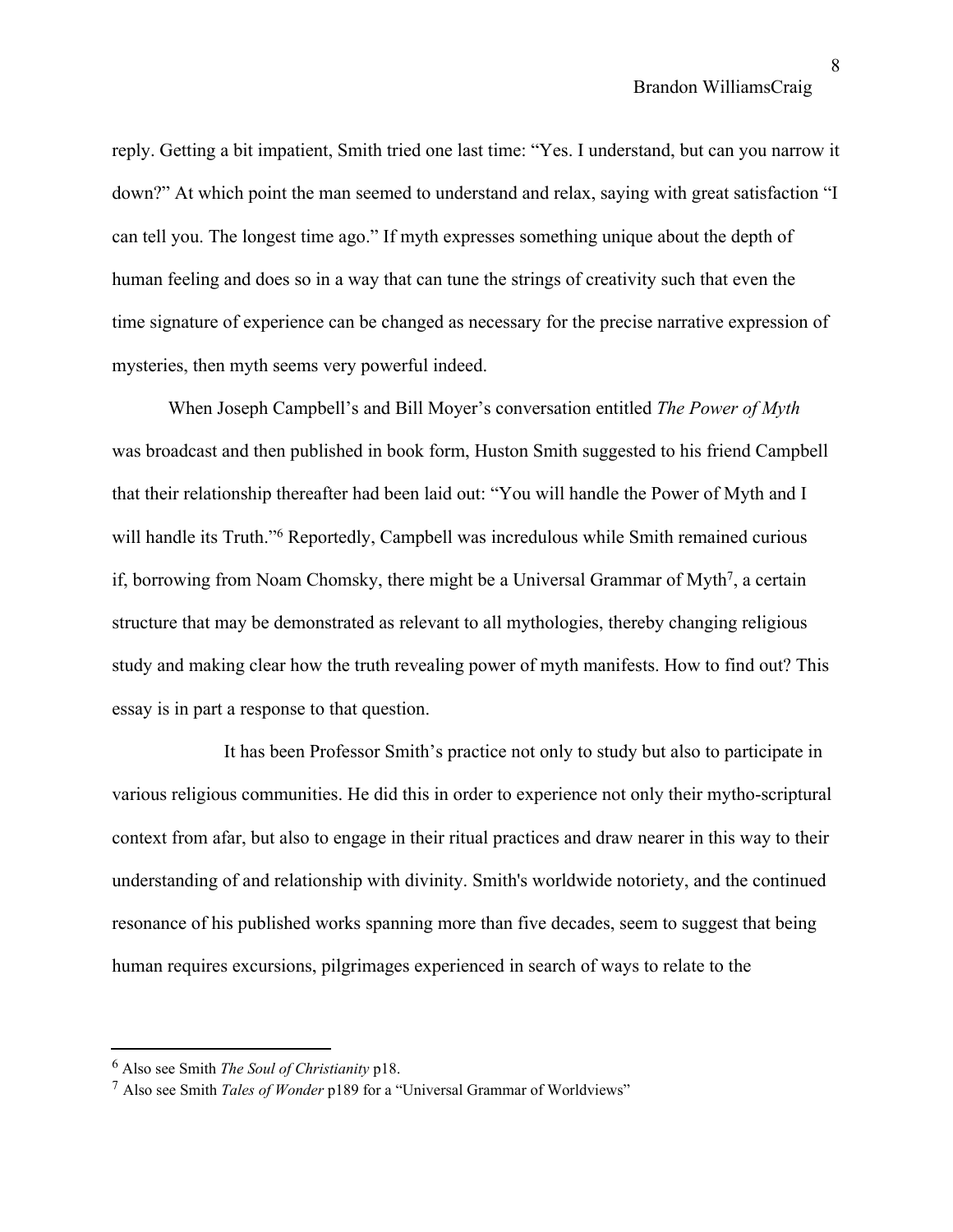provocative unknown that seems to frame, or at least exert significant influence on every era of human life. It also seems from Smith's work that while shuttling back and forth between the known and unknown we would do well to weave understanding on the loom of direct experience rather than depending singularly on received doctrines. He seems to perceive religious truths through the lens of consciously adopted hermeneutics, navigating via sympathy with different orientations rather than opting for one exclusive way of seeing. For instance, deciding that sacred texts are either factual or fictional, which he eschews, might leave out the truths revealed by the poetic relationship between the concrete and metaphorical. A literally-minded theology might study texts offering ideas about God, or a god, or gods in a way that hinders discovery of the truthfulness of religion in general and its application to human being. Following Smith, a more nuanced inquiry explores not only the theology native to a single religion or denomination, but also engages in wider religious studies comparing not only the history of specific ritualized beliefs but also the perennial themes found in divergent traditions. Since the nineteenth century, this has been the emerging practice in secular religious studies, which usually distinguish themselves from denominational theology by becoming cross-cultural, comparing behavior and belief both in and beyond institutions using strategies from other disciplines.

But Religious Studies is also subject to believing its own interpretive myths, and can lean toward an explanatory and factual/historical perspective, borrowed from the social sciences, inherited from decades of legitimacy being equated with a scientific approach. Smith takes many opportunities to label the belief in science's lock on truth as "scientism," thereby aligning himself with the other thinkers who appear here. This is not to say that to practice the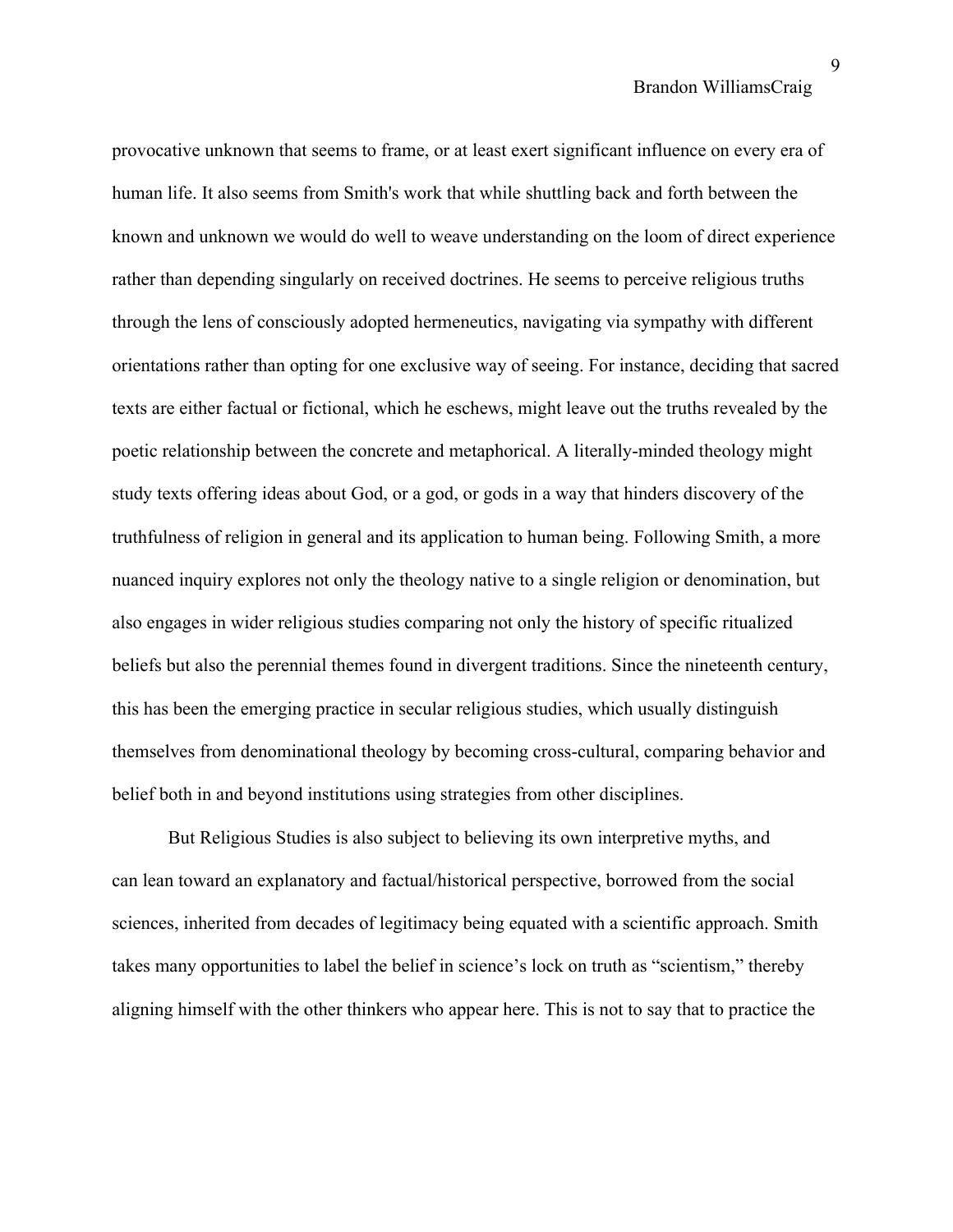scientific method is to believe in scientism. Certainly, there are many in the world of scientific experimentation who see the beauty of pairing a domain with its own language—"mythology is to religion what mathematics is to physics," <sup>8</sup> and I would say "mythology is to belief." But it has often been fruitful to draw a more wiggly and dotted line between domains and delve further into the areas where apparently discrete approaches address similar questions. The second day of the Spring PCTS meeting which includes this essay has a great deal of promise for this reason, theologians digging into "myth in the heart of science."

Following related themes found in divergent traditions requires an avoidance of reduction to an easily measurable scope. Instead, some perspective is sought that accounts for what is known of the factual past while leaving avenues open to explore the scope of the human imagination in an ongoing struggle with mystery through the intimate creative psychology of narrative. This is where religion, theology, and mythology meet, but where theology often holds itself aloof, as a visitor, and mythology makes its home. While Huston Smith's archetypalism is immediately apparent in his perennialist stance, his work as a mythographer is more of an open secret, as he performs the interpretive magic attributed to the mythic imagination while appearing to work more traditionally on Belief through the exploration of theologies. This is the beginning of a response to Smith's question about the similarities and differences that arise when world-view shaping beliefs are seen psychologically by way of theology and mythology: in many cases, we mythopsychologists are following his lead.

<sup>8</sup> *The Huston Smith Reader* p100.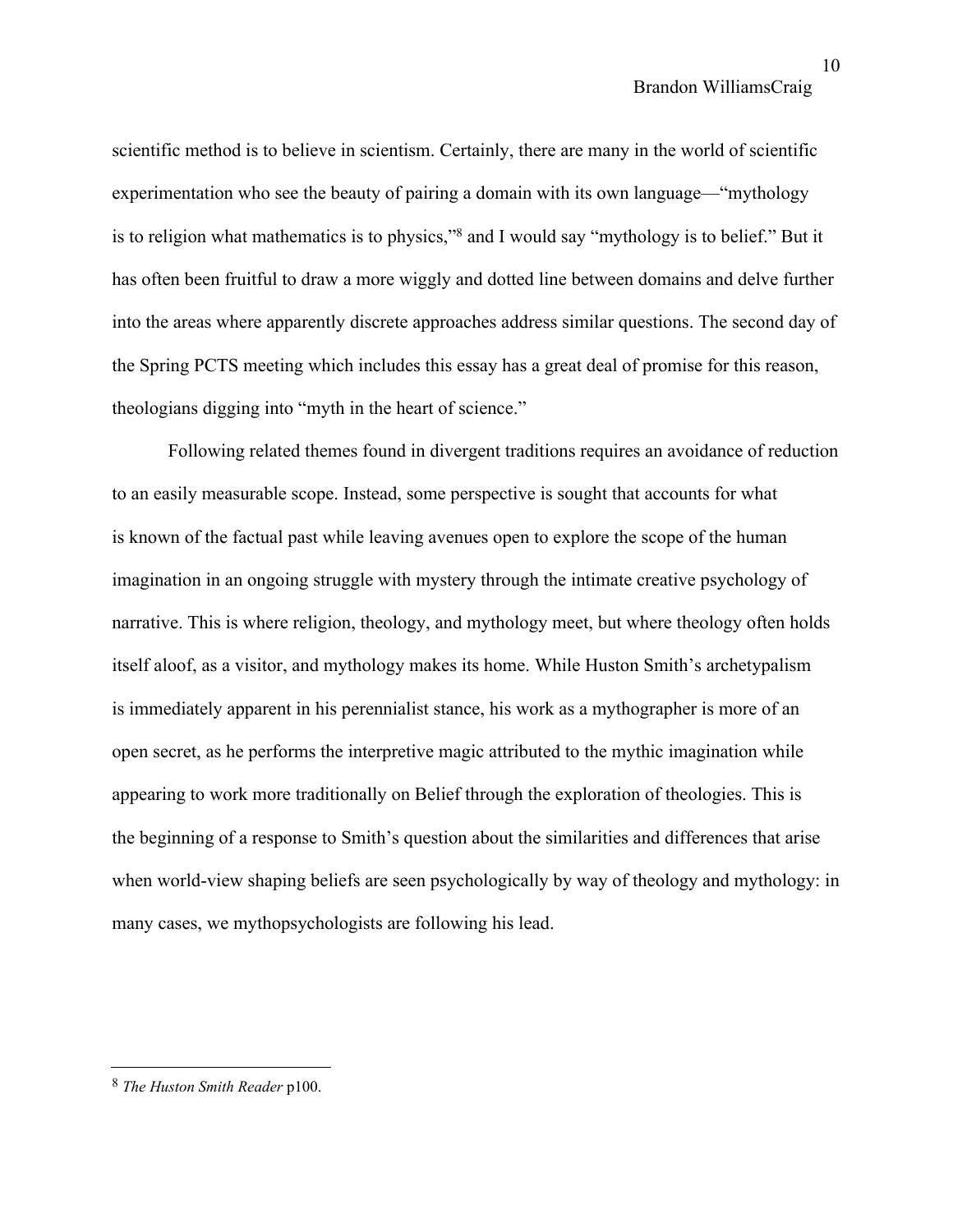# **Joseph Campbell**

The questions of origin and interpretation that both myth and religion address also exerted a strong attractive force on Huston Smith's friend, mythologist Joseph Campbell. Growing more psychologically informed as he read C.G. Jung, Campbell triangulated archetypal images with his research on religious systems and symbols, struggling to stretch theological study beyond the formal structures of rational interpretation owned and shaped by monolithic faith traditions. As Campbell did, contemporary mythology tends to wax more psychological than early mythologists recommended, casting diffuse light onto the often shadowy intersection of narrative, belief, and what I call "culturopoiesis," 9 the narrative crafting of culture. Borrowing from specifically literary scholarship, contemporary mythologists also wonder about "mythicity" 10 , an inherently fictional orientation in the nature of consciousness, and deploy culturally nuanced tools of inquiry not only to map the structure of belief but also to follow its trail down psychological paths to the private and public behavior that follows.

From the "Venus" and bone flute of Hohle Fels, and stories suggested by the walls of Chauvet, to the "Fertile Crescent" scriptural traditions that are thousands of years old and still in creative, culturo-poetic flux, mythologists do well to follow Joseph Campbell, tracking artifacts and narratives which suggest and reveal images of divinity; exploring ritual and archetypal experience together. Considered theologically or mythologically, the perennial themes he documented are woven into lasting literature with provocative and ambivalent

<sup>9</sup> Williamscraig p63.

<sup>10</sup> In particular, see page 264 of Wilhelm Dupré's *Religion in Primitive Cultures: A Study in Ethnophilosophy*. (1975). Also see page 119 of Eric Gould's *Mythical Intentions in Modern Literature* (1981).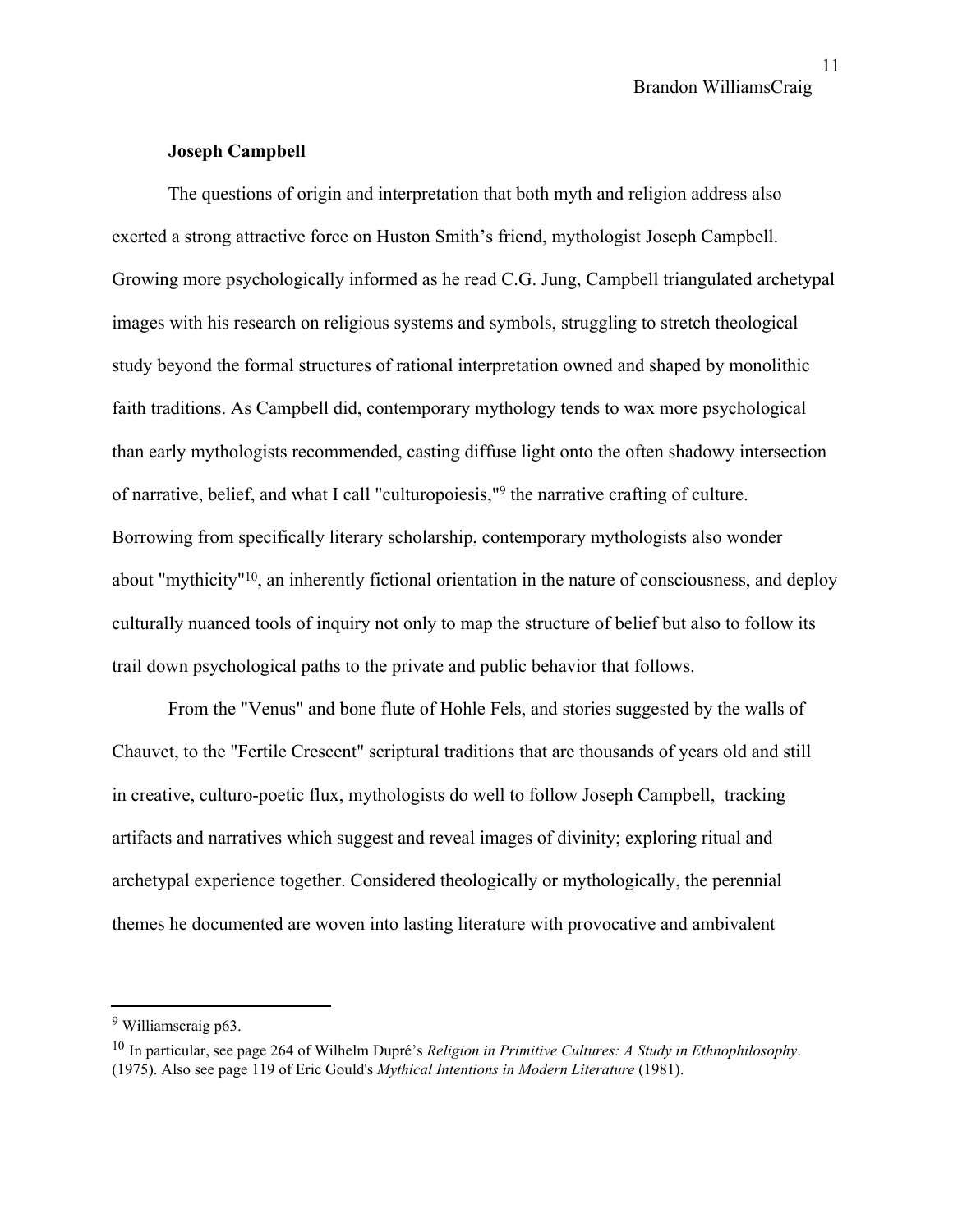12

images of transcendence and depth that persist into daily life. Campbell having made a rather large splash with the help of Bill Moyers (*Power of Myth*) and George Lucas (*Star Wars*), contemporary mythological study morphed into an organized but openly participatory method of tracking religiously held and frequently institutionalized belief to its psychological lair, where it reproduces itself as mythic narratives, ritual, public policy, and other interpretive behavior. But Campbell frequently missed the potential partnership of his contemporaries studying theology who also delved deeply, if into their particular spiritual tradition, in order to provide a critique of the ways habits of literalistic belief can impact the world-view of believers and the society around them.

Perhaps the consideration of Campbell's work in theological settings, like the Pacific Coast Theological Society, bodes well for theological and mythological understanding sharing the benefits of a comparative method of both study and co-creation. Certainly, students of both theology and mythology who would like to correct past reductionism are at least in part driven by curiosity about the ways human beings consciously and unconsciously process experience by way of imagination. Both disciplines study the ways narrative encapsulates and deploys meaning, thereby internalizing and reproducing systems of belief by incorporating metaphors, stories, and themes in the rituals of daily life. Once used as a reductive subcategory of many academic disciplines to relegate "other peoples' myths" (Doniger) to the realm of superstition, thanks in large part to Joseph Campbell, "mythology" now refers to an independent field of cultural analysis and psychological study that investigates the part imagination plays in weaving both experience and specific interpretation into understanding and belief.

Theology and mythology are related at the root by being responses to this weaving, and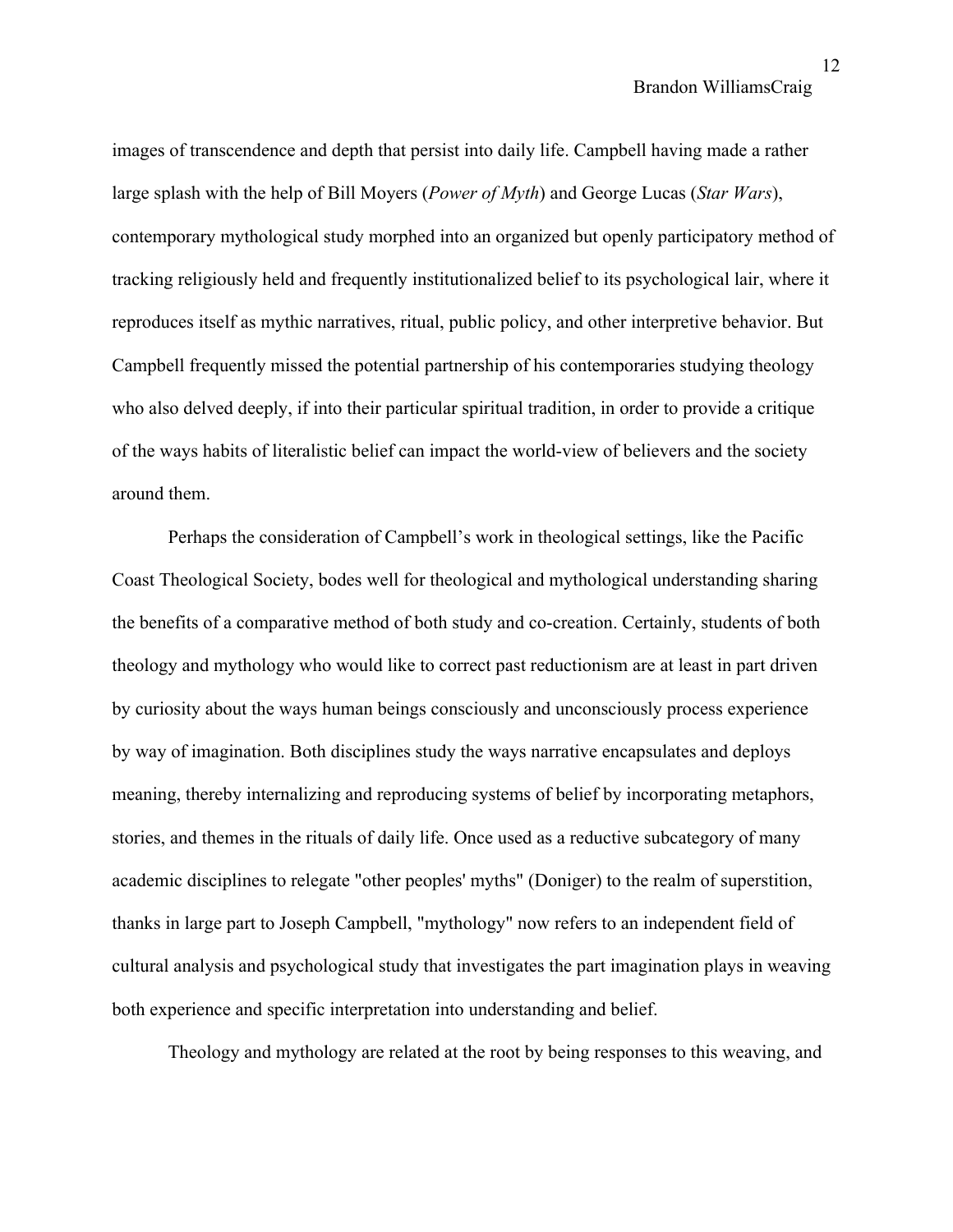Campbell found endless examples to illustrate that the planetary socio-cultural record can itself seem like a vast narrative portraying attempts to navigate the terrain both mapped and crafted by the metaphorical tectonics of spirit, wonder, soul, and belief. All of these have shifting meanings but nonetheless play a formative role in the investigations and convictions that lead to the daylight and shadowy politics of commerce and psychology of social influence.

Campbell interpreted Freud's revelation as something like "myths...are public dreams: dreams are private myths," <sup>11</sup> vigilantly observing the shifting between the two to see what emerges. Theology too is empowered to gaze at the dreamlike illusions of uncomplicated belief until the ambiguous images resolve into this idea or that, all the while knowing that the resolutions apparently established by conviction and rhetorical power do not remove the underlying ambiguity. In this process, theologizing, psychologizing, and mythologizing are ritual parts of the same poetic process, fundamentally and imperatively human, inescapable, and desperately in need of the kind of regard that the finest feeling, study, expression, and imagining can bring, because the way in which we believe and the work of our hands are intimately and causally connected to the worlds that we make.

#### **James Hillman**

This territory of psychological poetics is explored at great depth by James Hillman and the other pillars of Archetypal Psychology, an approach rooted firmly in the Complex Psychology<sup>12</sup> of C.G. Jung and in the humanities. A psychology becomes archetypal when it

 $11$  *Myths to Live By.* p19.

<sup>12</sup> Sonu Shamdasani, the foremost historian of Jungian ideas, reports in *Jung and the Making of Modern Psychology: the Dream of a Science*, that Jung renamed Analytical Psychology "Complex Psychology" (14) in the 1930's, referring to the psychological use of the word "complex" and also to the complexity of "psychical systems."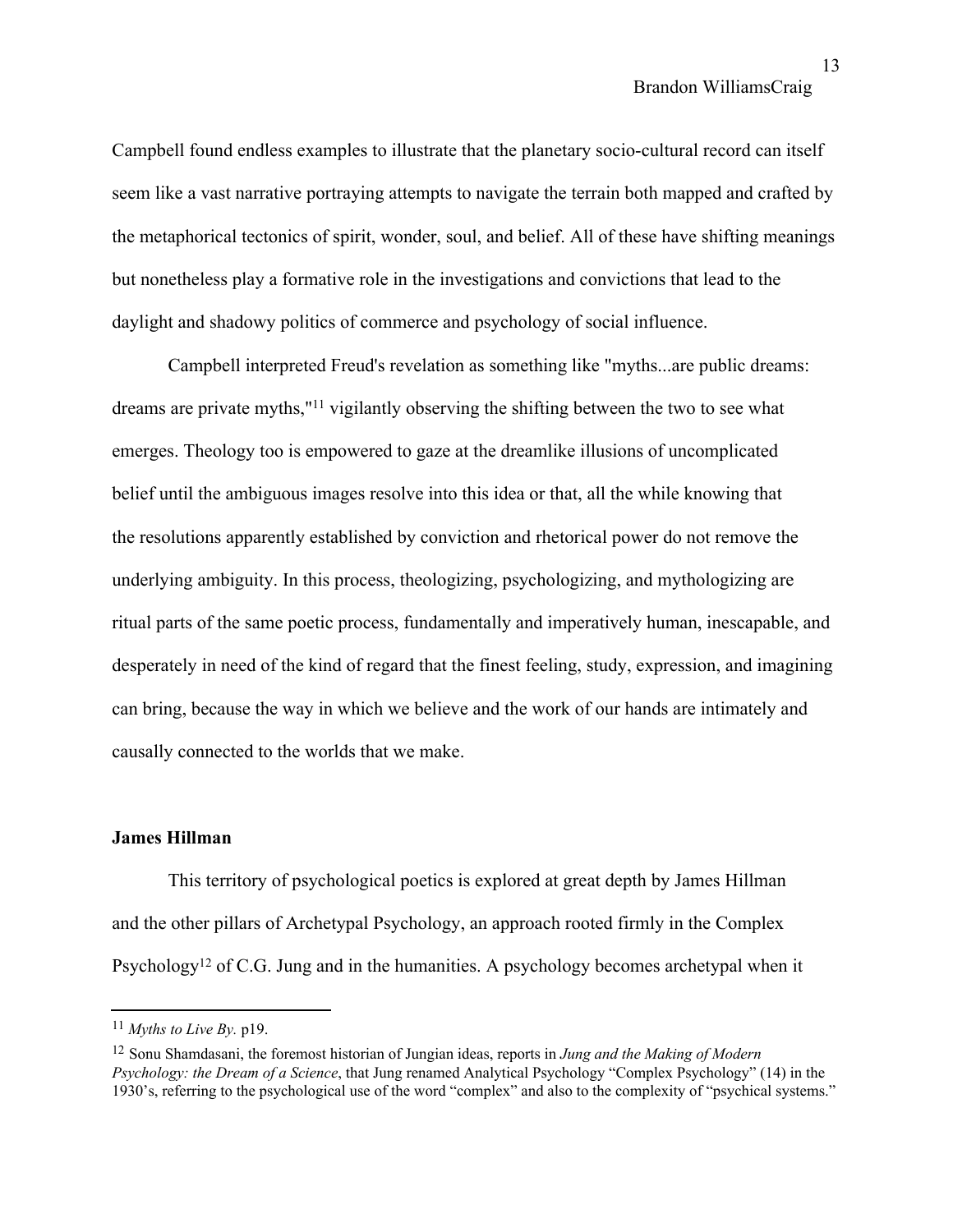listens to mythological voices to learn how human beings seem always to have been moved by both tangible and intangible "forces" which feel beyond human control. This is the land of both conscious thought and unconscious dream from which all religiously expressed behavior seems to originate, and which both mythology and theology address. Mythology's fascination with soul can be to theology's devotion to spirit what archetypal psychology is to contemporary psychotherapy, which is to say a non-progressive "therapy of culture." <sup>13</sup> *Care of the Soul* author Thomas Moore writes about the strategies of archetypal psychology in *Blue Fire*:

Work with dreams, for example, requires an appreciation for the integrity and self-determination of the dream. Hillman argues strongly against all symbolic and allegorical translations of dream imagery into ideas, concepts, and humanistic applications. We should not lose the dream in the light of day; rather, we should visit the land of dream and be affected by the peculiarities of that world. Hillman sees most modes of interpretation, whether they are brash or subtle, as heroic, herculean efforts to spoil imagination, ultimately to defend against the challenging otherness of the dream or image...Hillman's therapeutic approaches do not favor the ego; in this way his work is a true psychotherapy, or therapy of the soul. When speaking of therapy and life, he recalls the words of the poet John Keats, who called this world, "the vale of soul-making."Soul-making is not interpretation, it is not change, and it is not self-improvement--all modern attempts to get the upper hand on fate and therefore to constrain the soul. (6)

Where theology is heir to a tradition that is spiritually uplifting, dividing the experience of divinity into philosophical proofs, mythology suggests a soulful deepening into poetry which naturally continues an appreciation for the integrity and autonomy of the images that signify the divine without claiming it. Myth lives in the "psychologically polytheistic"<sup>14</sup> realm of god-

<sup>13</sup> A Confucian idea but also see Hillman's *Alchemical Psychology*.

<sup>14</sup> Please see David L. Miller's *The New Polytheism: Rebirth of the Gods and Goddesses*.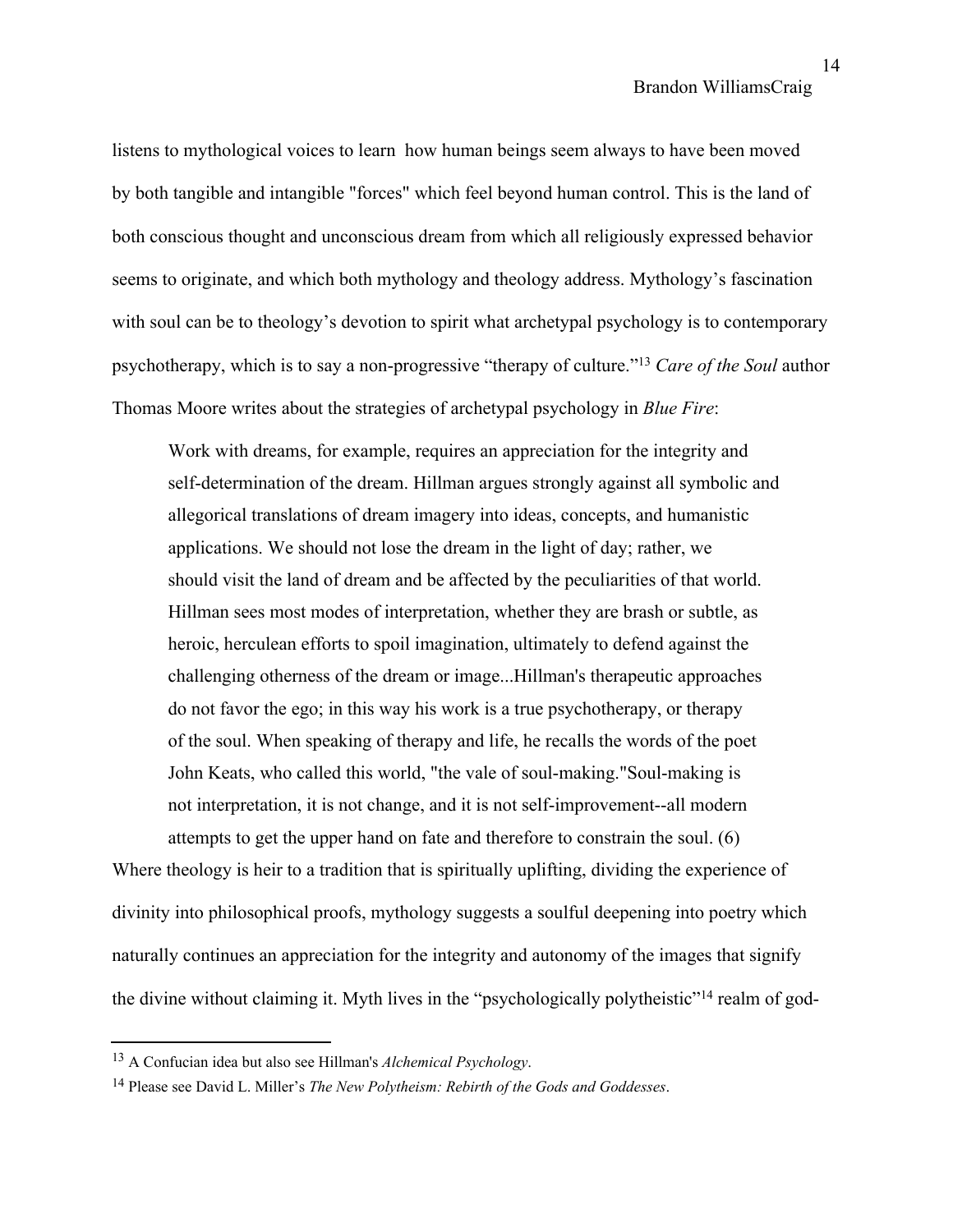images David L. Miller describes, and favors the dropping of experience into understanding that feels like soul work, perhaps soul food, as a truly nourishing story can bring the heart closer into relationship with mystery than can a sharply defined proof.

#### **David L. Miller**

As mentioned above, James Hillman illustrates throughout his work the history and impact of the creative writing that underlies psychology's theory and practice, particularly in *Myth of Analysis* and *Healing Fictions*. In doing so he calls into question the true mission of psychology, objects to its modernist, ego-strengthening bias and realigns its practice with the needs of psyche/soul. David L. Miller, Emeritus Watson-Ledden Professor of Religion at Syracuse University, provides the same service to theology, offering mythopsychological and poetic responses to theological questions. Miller was a colleague of Huston Smith's at Syracuse, a dear friend of Joseph Campbell and James Hillman, and a teacher of mine and of Thomas Moore's. At the beginning of his career Miller worked with Norman O. Brown, exploring the mythopsychological depths of religious expression, and learning from Brown to call that process "theopoetics." Miller is one of the best kept secrets in each of his fields, having been an innovative voice in religious studies, psychology, literary studies, and mythography.

He helps us here into a more extensive exploration of the relationship between belief, in the shape of religion expressed as theology, and mythology precisely because, like Huston Smith, he has become a master teacher and is able to interrelate all four areas. In his essential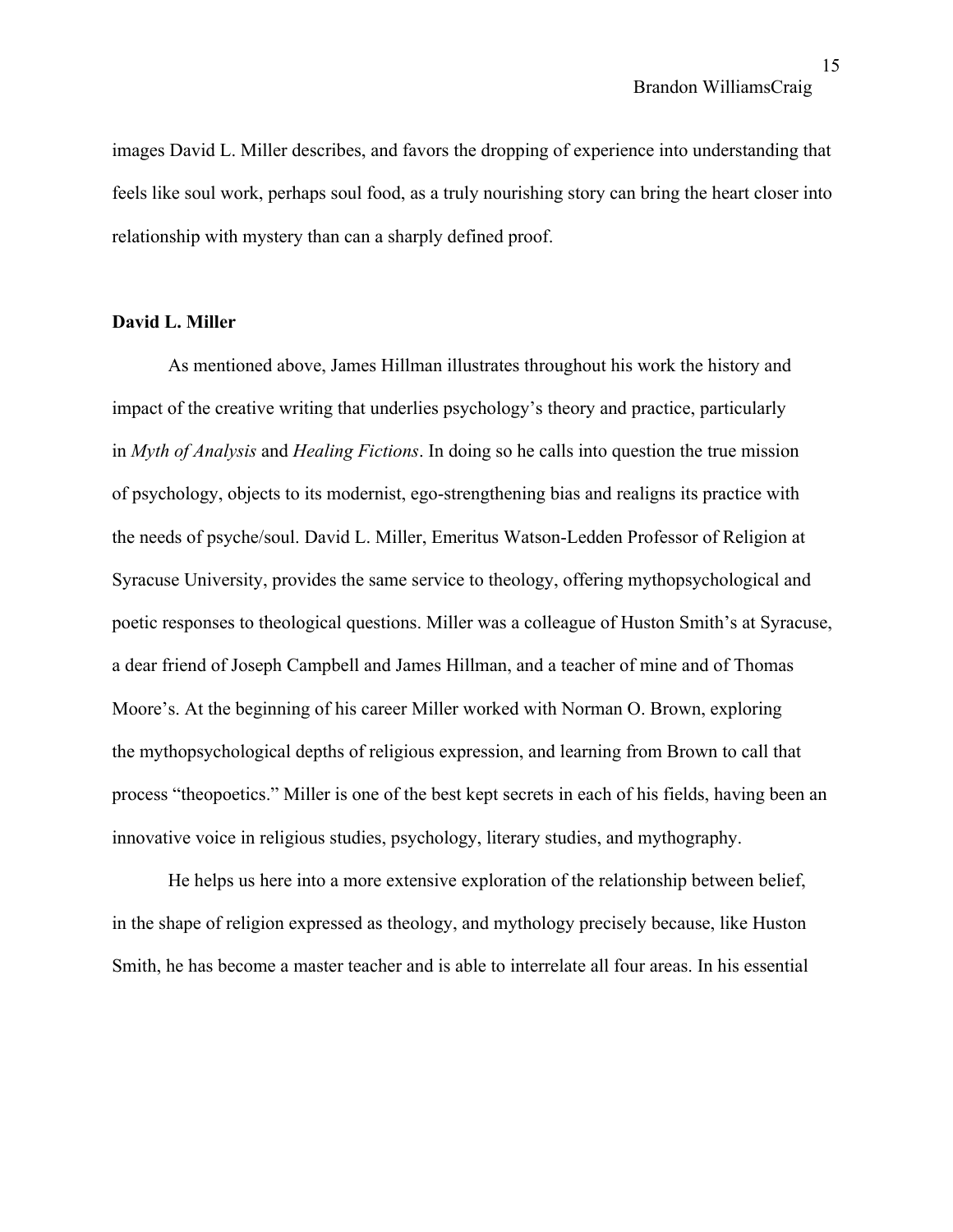books <sup>15</sup> he explores the relationship of mythology, psychology, and theology to a depth and degree which can barely even be hinted at here, as evidenced in his work on the Trinity in *Three Faces of God*:

No wonder the Trinity is [...] an offense to reason, a stumbling block to belief, and a folly in experience! How can we connect with that which in this book has been put together (remembered theologically) and reflected on (contemplated mythologically)? It is at this point that the poets may be crucial in leading the Trinity through into life. Poetry, by way of metaphors, dramatizes lifelikenesses, "erweckten sie uns...ein Gleichnis" (awakening a likeness in us), showing the connections by seeing through the images' ideas. This "seeing through" is critical in religion, and it is guaranteed in religion by the particular rhetoric of religion --parable, allegory, analogy, similitude, correspondence, and symbol. In short, trinitarian iconoclasm can be guaranteed if and whenever our understandings are poetized...Theopoetic--theology viewed as poetry--can save us from idolatries and fixations, which, even if correct, may well remain regressive. (96) In the context of relating religion and mythology, Miller illustrates how the latter serves the

former by seeing it as poetry, a fictional stumbling block to literal believing.

I sat down with David Miller at the "Longing for Beauty" conference, given by the Dallas Institute for Humanities and Culture, and let him know of the Society's interest in the intersection of religion, theology, and mythology. I asked if he would like to draw our collective attention to any particular part of the relationship. He reminded me of a friend and colleague of his, named Dan Noel, whose class on Native American traditions it had been my pleasure to attend, and at

<sup>15</sup> *Interpretation: The Poetry of Meaning*, Edited with Stanley Romaine Hopper (1967); *Gods & Games: Toward a Theology of Play* (1970 or 1973); *The New Polytheism: Rebirth of the Gods & Goddesses* (1974 or 1981); *Christs: Meditations on Archetypal Images in Christian Theology* (1981 or 2005); *Three Faces of God: Traces of the Trinity in Literature & Life* (1986 or 2005); *Hells & Holy Ghosts: A Theopoetics of Christian Belief* (1989 or 2004); *Jung & the Interpretation of the Bible* (1995).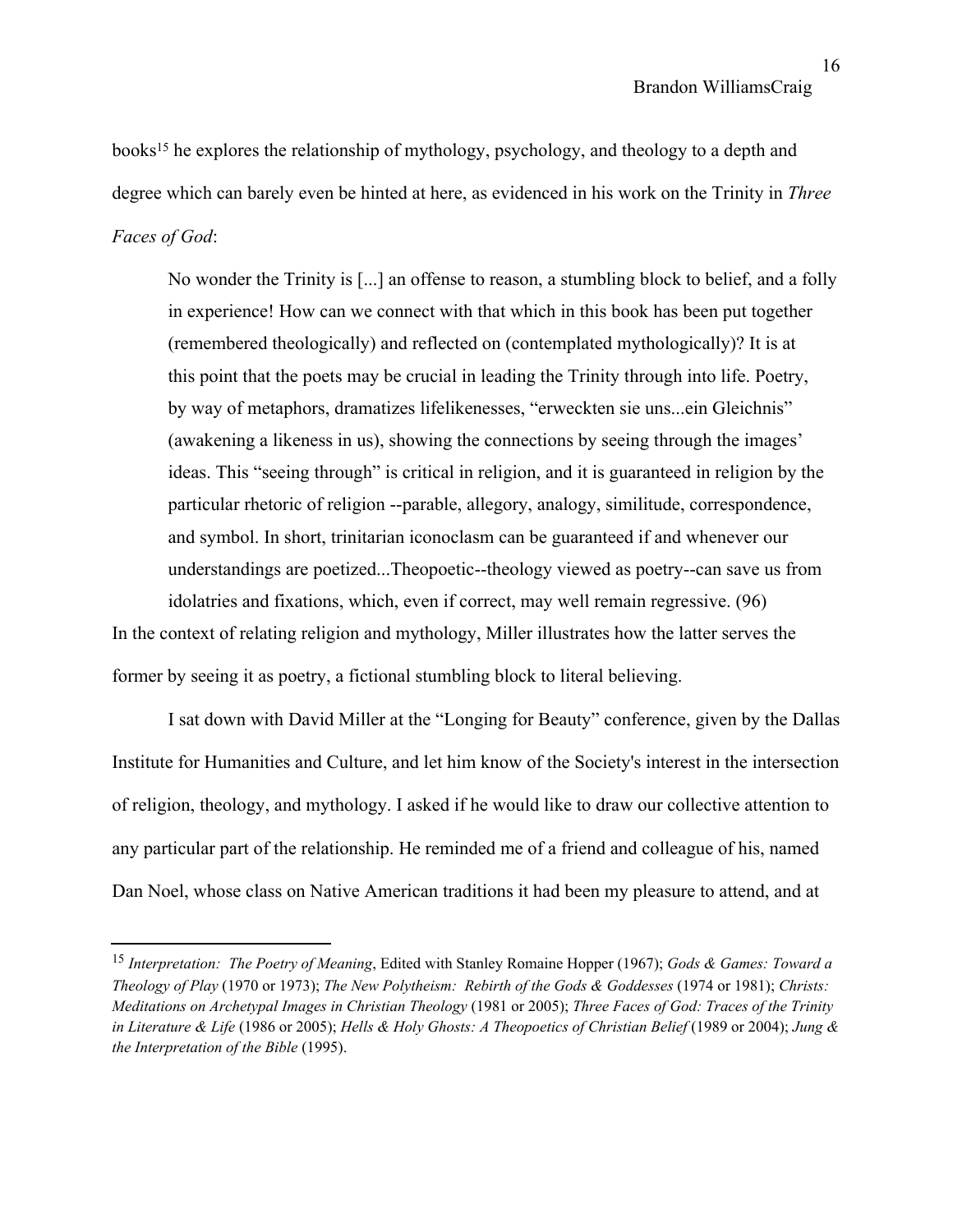the end of which Noel had died unexpectedly. Noel had been working on a book on the dangers of unexamined belief, and Miller has devoted time recently to developing this work further in a way that explores the relationship of mythology to theology. Miller shared this story.

While in graduate school, his Greek language class had worked to translate 1 John 5:10, each student putting an offering up on the black board. The various conjugations of pistis are usually translated as one form or another of the English verb "believe" but, as Young's Literal Translation has it, pisteuōn (πιστεύων) does not suggest "believes" but something closer to "is believing." Miller was not satisfied with this because, even in an activated tense, belief is often understood to be an end result--a culminating certainty, which does not capture the Greek sense of continuing thought in action. Instead of using the expected "belief" Miller took poetic license and substituted "faithing into," for which he received sharp criticism, meaning it like the sense of the phrase "she is really into skiing." Belief is something you get into and get obsessive about but, unlike a hobby, it may be difficult to realize that this is both essential to the process and dangerous at the same time, as fixation is a prerequisite of pathology.

Miller pointed out to me that C.G. Jung also struggled with this question of faith and the nature of belief as well. It appeared in Jung's private Red Book, <sup>16</sup> did not make it into his more public Black Book, and he addressed the question explicitly and in public only in his private seminar on Nietzsche's "Zarathustra" given in 1934-1939, 17 telling his class "I say to people: 'For heaven's sake, don't' believe; we know nothing, we have no experience, so in what and why should I believe?'" An editor's note suggests that "Jung always took 'I believe' to be an

<sup>16</sup> *Liber Novus: The Red Book*. (2009).

<sup>17</sup> *Nietzsche's "Zarathustra"* (1988). See particularly pp 291-295 of the first volume.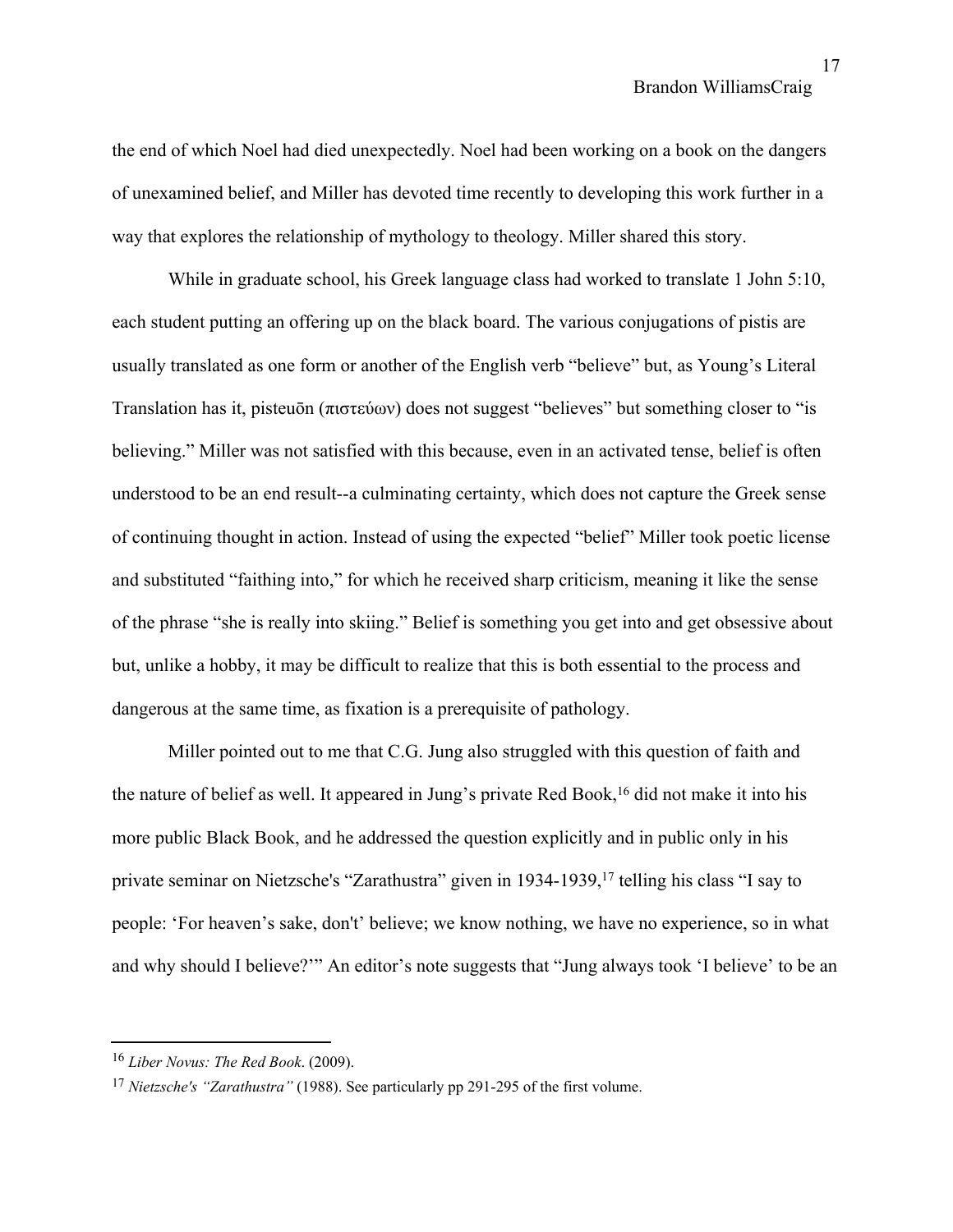instance of having an opinion, in contrast to real knowledge."(294)

Offered as a mythological gift for theology, the limitations of belief which attend "mythology's" fictional sense potentially keep mystery alive while the search for experience of both the heights and depths of transcendence continues. Unquestionably, there are a wide variety of individual temperaments at play in each way of interpreting religious impulses but, especially as a hermeneutic, mythology tends to take belief seriously while refusing to take its objects literally, especially its own claims to objectivity, whereas theology has a history of obsessive orthodoxy, believing in a given metaphor as though it were a thing and singular, that is to say literally.

## **Thomas Moore**

It is for serving the polymorphous soul of religion with a poetic sensibility that Thomas Moore is known. He was part of a Catholic religious community, enjoyed the mentorship of James Hillman, was a student of David Miller's at Syracuse, and answered a widely felt need for soul care that made his writing a series of best-sellers. He mythologizes theology in a way that re-opens the door to the mystery often closed behind centuries of argument. Also a friend of Huston Smith, following the "Longing for Beauty" conference, I acquainted Moore with this paper as a work in progress. By way of a contribution, he prioritized mentioning how many people understand "theology" to be divided by tradition, i.e. a disciplined consideration of one particular faith's ideas about divinity. He finds this a stumbling block and "can't work that way," so he is as clear as he can be that he considers theology to be a contemplation of sacred texts in general, which he also sees as the purpose of mythology. The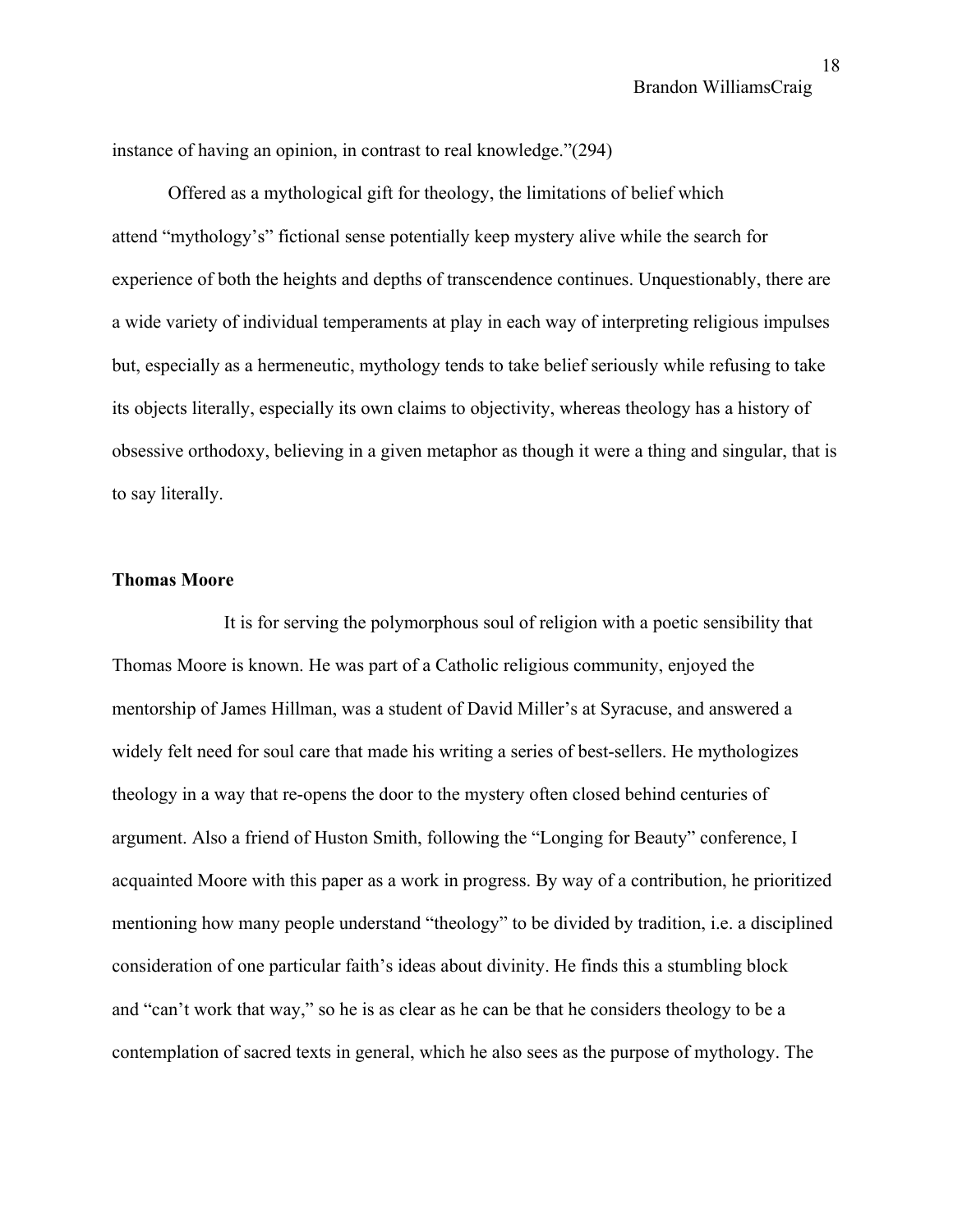pejorative associations that continue to hang around its neck prevent him from saying "Greek Mythology", however, so he tends to opt for "Greek sacred texts" which put the work on an even footing with other theological enterprises. In this way he too acknowledges that in order to work as a psychotherapist and write theopoetically he must first be a mythologist, which is to say a soul-worker in the deepening twists and turns of belief.

He writes that "the medieval idea about learning, that theology is the ultimate science and all the others are 'ancillary' — in humble service — is, to me, absolutely correct. Every issue, no matter how secular it appears to be, has a sacred dimension."<sup>18</sup> But he also suggests that "we have yet to create a discipline of theology for the new century that is upon us"<sup>19</sup> that might be able to truly nourish the sacred dimensions in what is usually deemed to be unrelated to the sacred-secular distinction. In each book, Moore seems to draw attention to the relationship breaking, the sin, of institutionalization and show that the distance between institutional Christianity and belief moderated by the soul's poetic sensibility, for instance, is what depotentiates the mysteries that Christian Theologians study? Moore's oeuvre is a study of religious themes addressed through the corrective mythological lens of archetypal psychology.

<sup>18</sup> *Care of the Soul* (1994). p290.

<sup>19</sup> *The Education of the Heart* (1997). p102.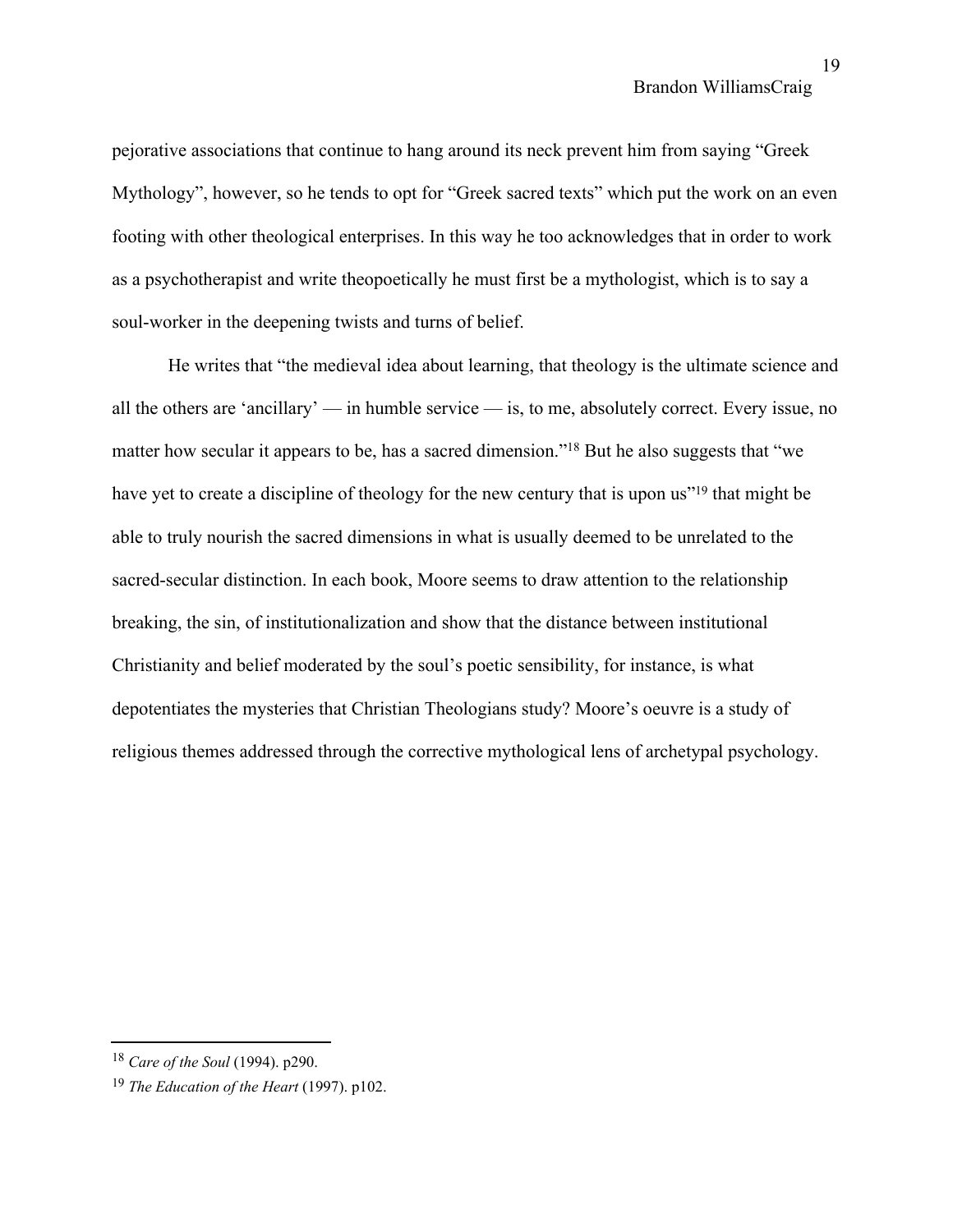## **The soul of mythopsychology**

This excursion into archetypal theory with theology in mind is necessary because myth's dialogue with religion allows the mythologist to make clear why mythology is necessary, continues to grow, and fills a specific niche in the history of ideas and the philosophy of knowledge. Perhaps its most importantly contribution lies in the fact that mythology comes at its work from the side, from the marginal and popular perspective of fiction, untrustworthily, dragging behind it the lamentably simplistic "oh, that's just a myth", rather than first establishing a buttoned-down, infinitely respectable, culturally enshrined and required gravity of purpose. The best place to see mythopsychology's various aspects is, of course, in public, in action.

Rather than in the traditional scriptures mythology or theology usually address, an example of the contemporary mythologizing in the literary study of fiction might be a better place to see mythography in action. In the November 21st, 2011, New Yorker where Martin Amis waxes poetical about writer Don DeLillo's "prophetic soul," he is describing a psychological myth-maker at his craft. Please excuse the length of the quote, but its entirety is required to see how Amis closes with what may be taken as a glance over several of the core functions of mythopsychology.

In common with his extraordinary ear for jargon (not least the jargon of everyday life), DeLillo's predictive powers have been much remarked. To take one graphic instance, it is clear that he never regarded the World Trade Center as a pair of buildings: to him they were always a pair of bull's eyes. In the novel "Players" (1977), Pammy Wynant works in the W.T.C. for a grief-management firm: "The towers didn't seem permanent. They remained concepts, no less transient for all their bulk than some routine distortion of light." This is certainly very striking- -though we may wonder if the quoted lines shine brighter as prose because they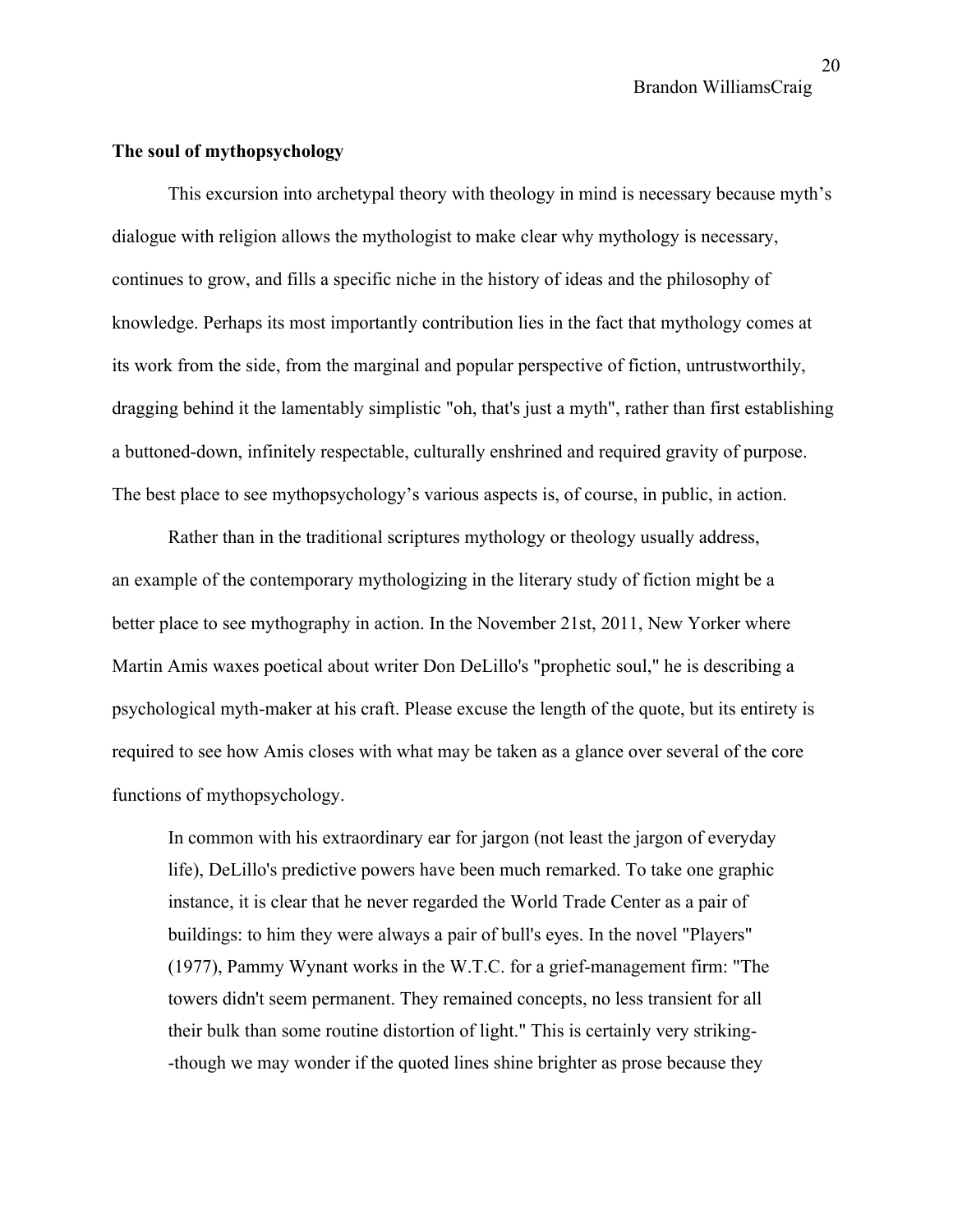happened to come true. DeLillo said long ago that the mood of the future would be determined not by writers but by terrorists; and those who mocked him for this forecast must have felt even worse than the rest us did on September 12, 2001. Although the story "Hammer and Sickle" was published in 2010, by which time the fraying of Western economies was far advanced, DeLillo is already sensing the vague insurrectionary stirrings that are a phenomenon of the past couple of months. I would nevertheless submit that it is his general receptivity to the rhythms and atmosphere of the future that we should value, rather than the slightly carny business of confirmable outcomes. And here DeLillo's angle of indirection is inimitably acute. Jerold Bradway is in a correctional facility for financial felons--in other words, part of a whole prisonful of Bernie Madoffs. Each weekday, the flabby culprits gather in the common room to watch a market report on a cable channel. The presenters are two little girls. "Did it seem crazy, a market report for kids?" Indeed--and the more so when we learn that the girls are Jerold's daughters, Kate, twelve, and Laurie, ten:

"The word is Dubai . . . Dubai," Laurie said. "The cost of insuring Dubai's debt against default has increased one, two, three, four times." "Do we know what that means?" "It means the Dow Jones Industrial Average is down, down, down." "Deutsche Bank." "Down." "London--the FTSE One Hundred Index." "Down." "Amsterdam-the ING Group." "Down." "The Hang Seng in Hong Kong." "Crude oil. Islamic bonds." "Down, down, down." "The word is Dubai." "Say it." "Dubai," Kate said.

And we are invited to look even further ahead: these, after all, are the reproving

voices of our swindled children.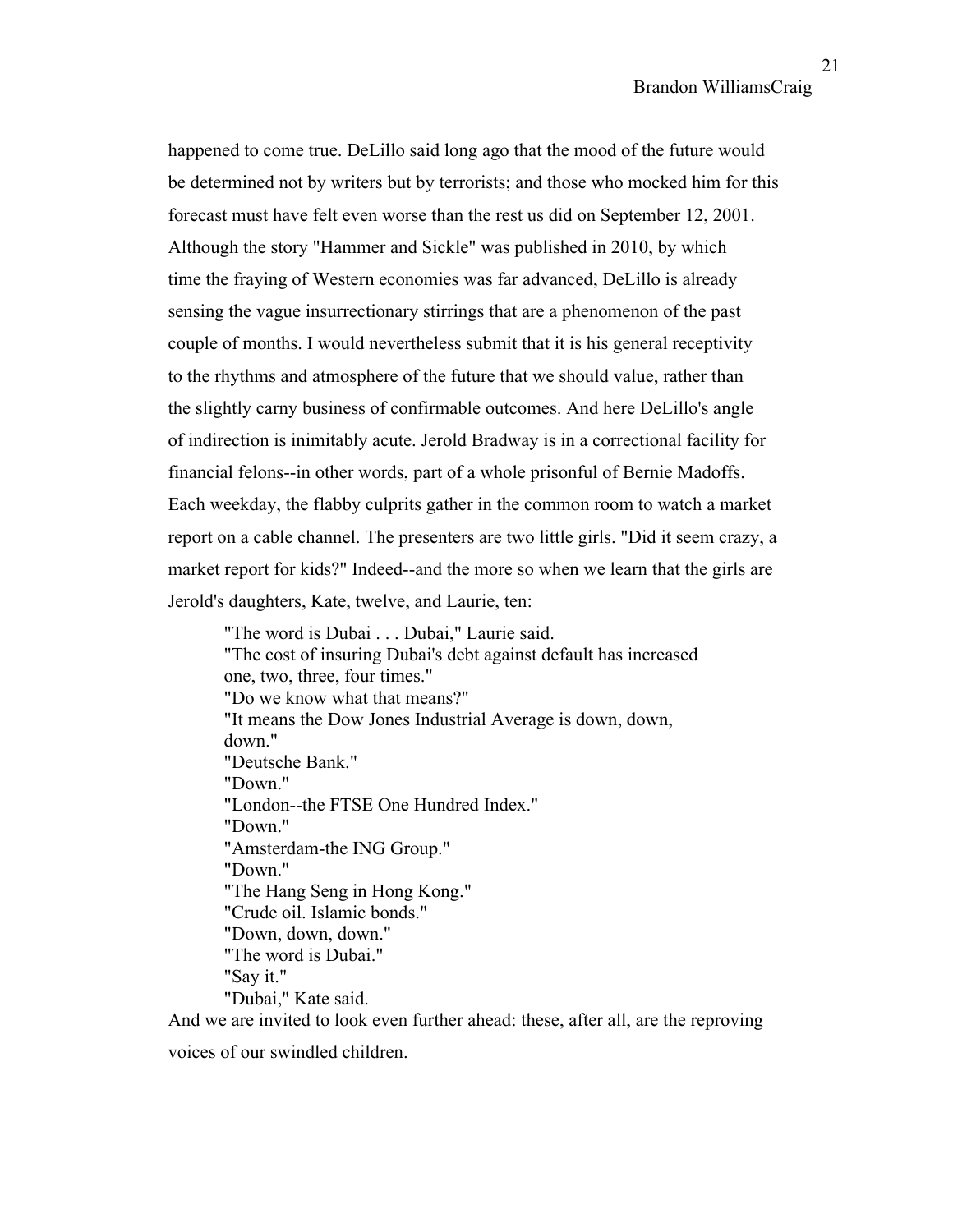In the end, "Hammer and Sickle" errs on the side of overexcitement (at about the point where the girls' duologues start to rhyme); but overexcitement is something that the DeLillo faithful will be exhilarated to see. Creative gaiety, a sense of fun and play, has been too firmly suppressed by the almost morbid tentativeness of his most recent novels and novelas. Literature seeks to give "instruction and delight": Dryden's tag, formulated three and a half centuries ago, has worn pretty well. We reflect, all the same, that whereas instruction doesn't always delight, delight always instructs. Very broadly, we read fiction to have a good time--though this is not to deny that the gods have equipped DeLillo with the antennae of a visionary. There is right field, and there is left field. He comes from third field--aslant, athwart.

It takes a bit of patience to see where theology becomes obviously a part of the mythological (fictional interpretive) exercise above. This is even more so because the vision-granting "gods" named with tongue firmly placed in cheek might obfuscate with irony the Power with Many Names which is truly worshipped daily with fervor and sacrifices--World Trade, the Dow Jones Industrial Average, Crude Oil, Bonds, Banks, that is to say The Market. Each of the dynamics which follows, excerpted from Amis' catalogue of DeLillo's virtues, forms an incomplete list of the functions of mythography which deserve, and in many cases have received, at least one book's worth of explication. They appear here to support what has already been said about mythography and give an idea of the field's scope and places of contact with the functions of theology.

Amis celebrates Delillo's "soul," and does not clarify the use of the term explicitly. In the skills he describes in order to praise what seems to him like prophecy, however, he outlines the mythographer's idea of soul as Archetypal Psychology understands the word: the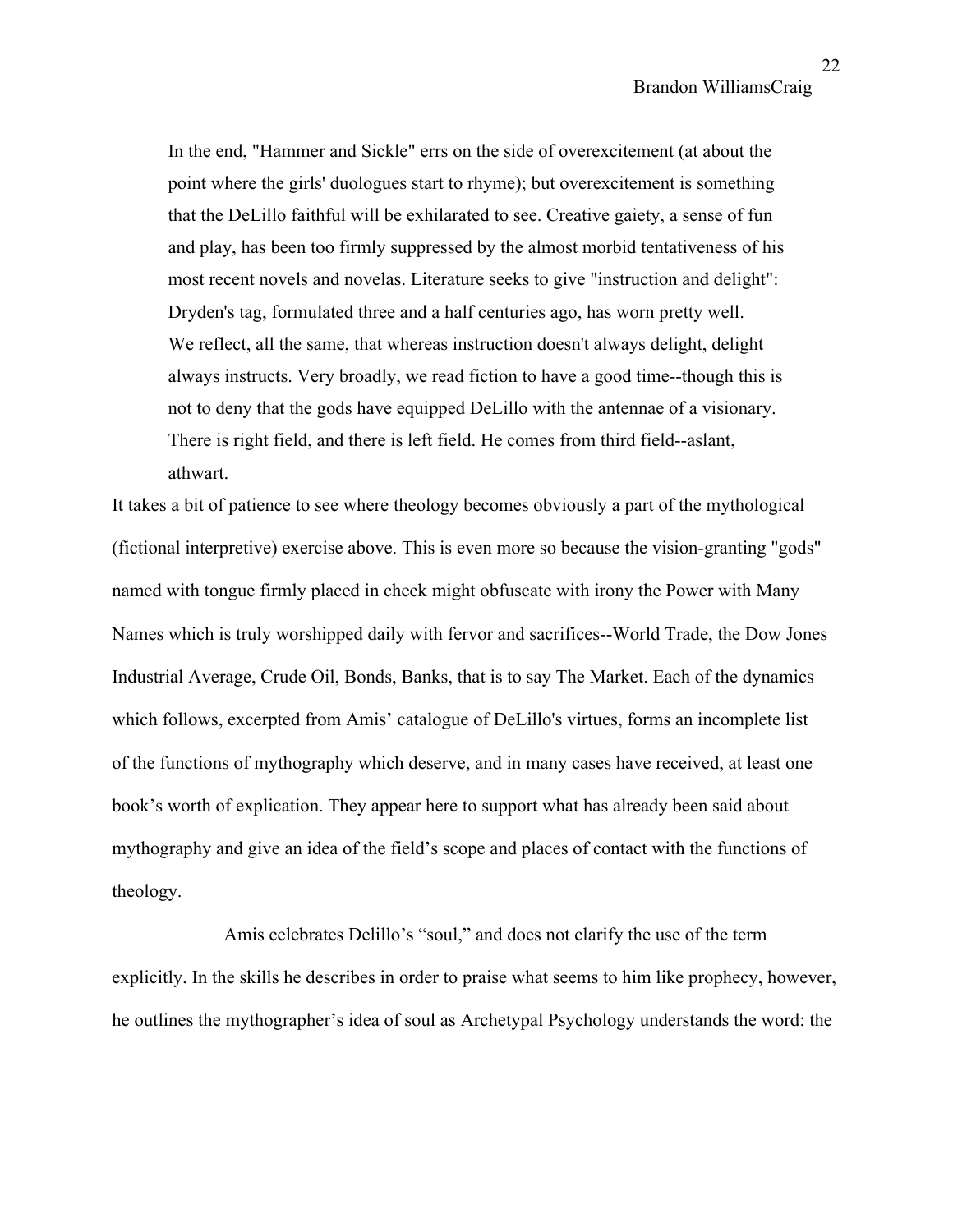process of meaning-making through psychological depth as distinct from the upward reaching progress of Spirit. What Amis finds in Delillo's work is a fit resume for a mythographer. Studying the ways meaning is configured through narrative and then shapes culture leads to an extraordinary critical "ear for jargon" and also to what can be a prophetic voice, ever (archetypally) paired with being mocked. Certainly, it can seem to be fictional work indeed to claim to be in contact with divinities, even psychological entities, and to speak about them, even metaphorically, serving as an intermediary between humanity and powers of which most are unconscious. Taking uncertain fictions seriously conveys at the structural level a "general receptivity to the rhythms and atmosphere of the future" … "rather than the slightly carny business of confirmable outcomes" and, given the choice between confirmable outcomes and work with the imagination, one can see why mythography grows unpredictably in a culture with a scientific world-view. Seeing mythic themes 'round every corner habituates the mind to the protean nature of Truth in the face of truths, giving the capacity to weigh "concepts, no less transient for all their bulk than some routine distortion of light." Continued metaphorical weighing of these concepts leads to sensing "insurrectionary stirrings [as] a phenomenon" and developing a disciplined critical habit, an almost martial "angle of indirection [that] is inimitably acute." As children are renowned for delivering truths while innocent of the consequences, a field that studies fables, case studies, folklore, scripture, legislation, and manifesti as though all were fiction offers creative opportunities for "reproving voices" to speak to power—the opportunity to understand how what was once considered a game for children to be discovered as necessary for survival, human life on earth falling prey to the mythography of Profit. **The dialectical soul of theology**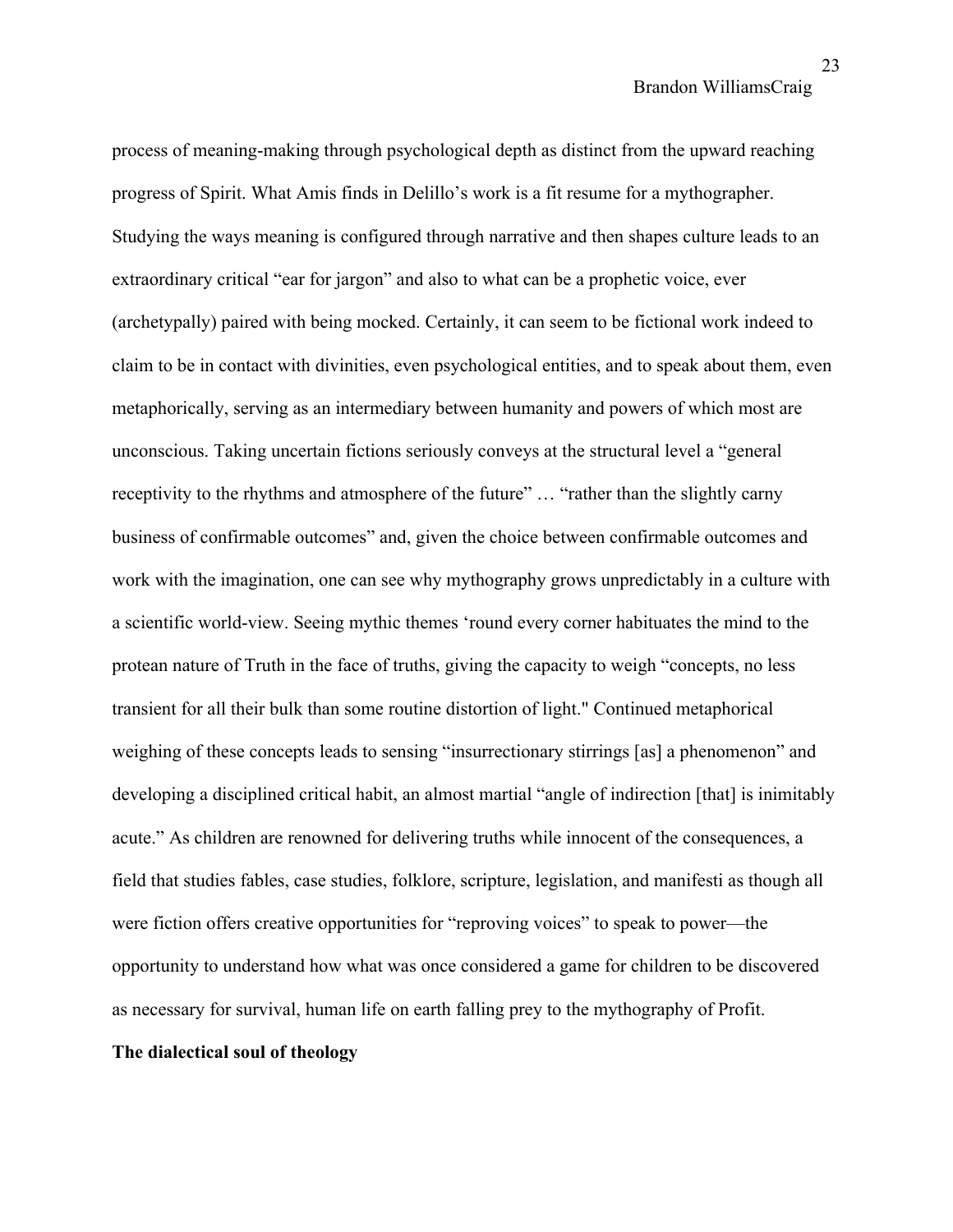Even if a mythologist can "err on the side of overexcitement," and wander too far from the rigor associated with acting like a social science, those accustomed to the "morbid tentativeness" of academic interpretive studies might "be exhilarated to see [the] creative gaiety, [and] a sense of fun and play" that can wed "instruction and delight." It is in this marriage that one learns to see in a way that "comes from third field--aslant, athwart" and reveals the narrative relationships on which culture is built. The implied conflict between religion and myth (which is True?!) is a false flag operation by the religiously literal. Also, few would suggest that the theologian lacks the skills necessary to perform mythographic research necessary to become intimate with the types of "gods" to which Amis refers. The deeper challenge comes in going against one's own corporate culture to do so, as well as disrupting the system which has always provided established thinkers their bread and butter.

At this time in its development as a field, Mythology has the leisure of being expected to be counter-cultural, but it may continue to serve this function when its novelty fades, where others have failed and become predictable, because of its nature. Mythology can err on the side of being too "New-agey" at about the point where cultural comparativism becomes indiscriminate; theology might could do with the exhilaration of shedding its tendency to be morbidly tentative and err on the side of poetic delight, thereby revitaliziing its instruction. The dialogue between Mythology and Psychology creates the "third field" of religious and literary study which comes athwart the common practice of many established disciplines, including the industries of written theology and clinical psychology, and extends visionary antennae by way of the imagination.

# **Culturopoiesis**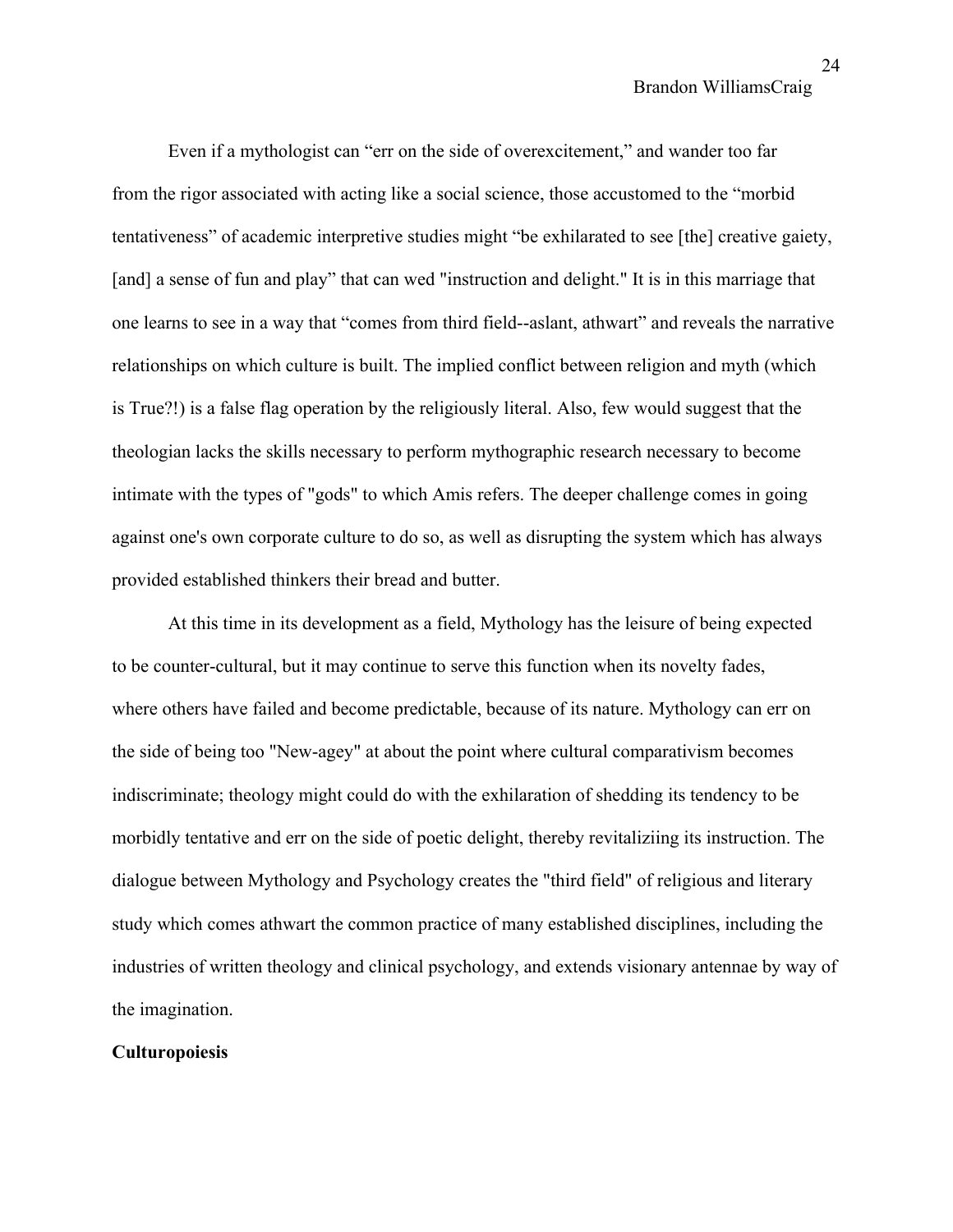Changes in mytho- and theological study can change the world not only of the academy but also of debates arising in the public sphere, especially as relates to the relationship between religion and science. The dramatis personae of this inquiry seem unanimous in their praise for and participation in the mythographic rigors of religio-cultural comparativism and crossdisciplinary study, and they critique as scientism the belief that the only truth lies in facts that can be verified by humans reproducing the completely controlled investigation of other humans. Along with colleagues in other disciplines, they advocate the discipline of being specific about the world-view in which an inquiry takes place without making exclusive claims about the universal truth of one's findings.

One consequence of this sea-change in contemporary thought has to do with a more specific idea of precision which is determined by the narrative environment and scope of an inquiry, thereby giving the investigator into cultural behavior poetic tools more suited to the soul and its humanities than are often wielded by the sciences. As a result, the study of and care for soul, or psychology, means more than it ever has, at least since medical doctors began purposely mistranslating Freud's "seele" as "mind" instead of "soul." <sup>20</sup> So too theology is deploying poetic strategies to escape its historical reductions to singularly Christian and even denominationally specific ideas about divinity. Thanks to Huston Smith and a growing number like him, theologians more frequently show an interest in the truths resident in images native to unfamiliar mythologies, and in the way they interpret their texts and extend their beliefs into

<sup>&</sup>lt;sup>20</sup> Bettelheim makes clear that Freud is pervasively mistranslated, most egregiously in the conversion of the very purposefully chosen and repeated word "Seele and seelisch," or soul. Freud chose this "rather than geistig because geistig refers mainly to the rational aspects of the mind, to that of which we are conscious" Please see *Freud and Man's Soul* (1983). p76.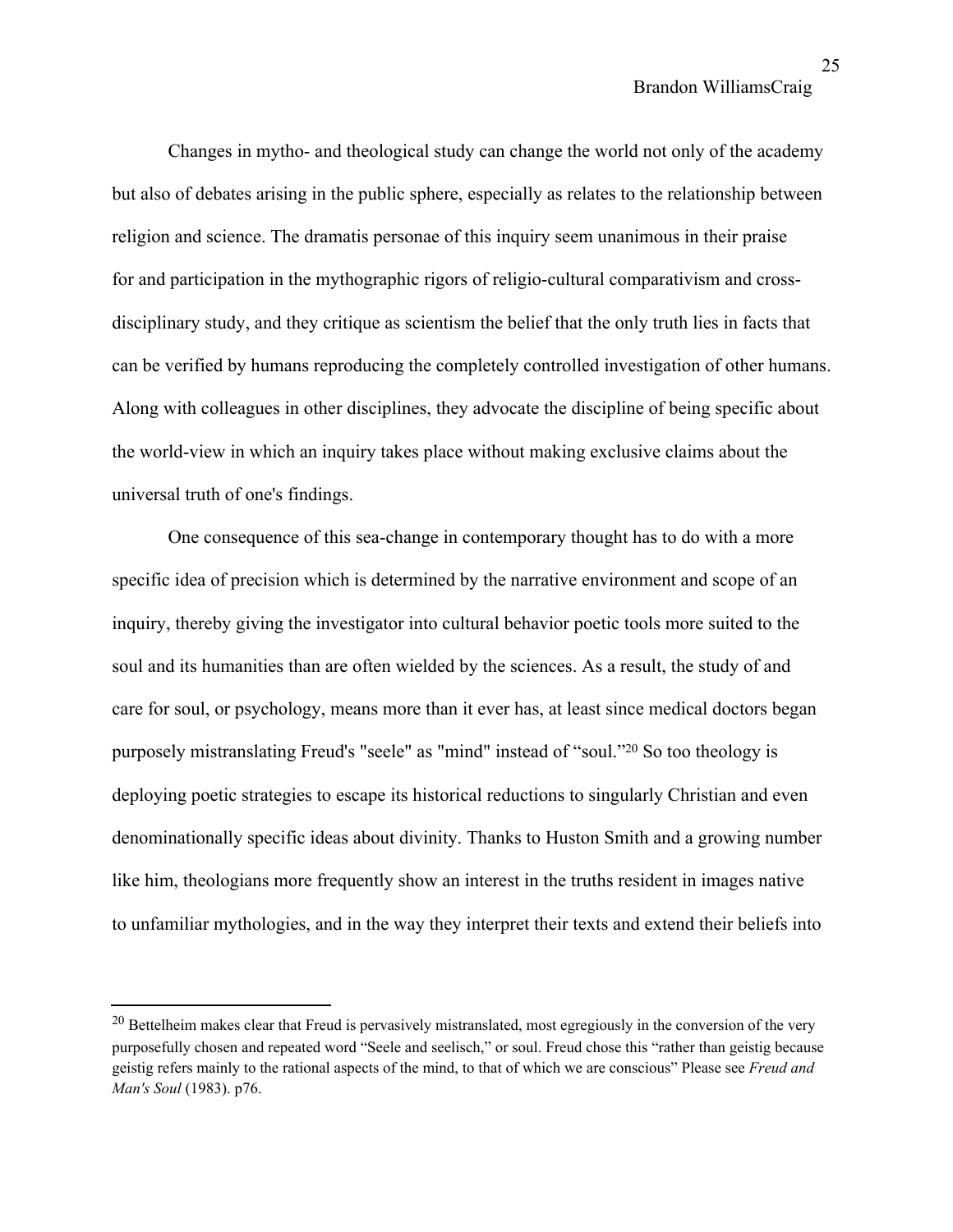practical and ritual forms. This is an excursion into the realm historically studied as mythology, which now also means more than any of the single definitions imposed on it by those who have customarily attempted to plant the flag of their discipline on the shores of mythological thought in the ongoing academic wars for categorical and disciplinary supremacy.

The dilemma facing adherents of academic disciplines is the same, to some degree, that it has always been: the choice between disputation to defeat an opposition and lay claim to The Truth, even in an arena that needn't have been host to a zero-sum game, or dialectic to sharpen the mind while exploring the potential meanings offered by a inclusive and poetic understanding of human experience. Do we need more Tertullians, for instance, who made classical philosophy responsible for heresies in the Christian church of the second and third centuries, moving from that conclusion to assert the logical incompatibility of philosophy and the scripture? "What has Athens to do with Jerusalem?" he demands, "or the Academy with the Church?"<sup>21</sup> He attributes to demons the popular paganism which appears to arise from the practice of philosophy,<sup>22</sup> and attributes heavenly wisdom to select Scriptures that were approved in his day.

If a clear choice between combatant ideologies is desired, then the value of Athens' voice to Jerusalem reaches no further than its use to Tertullian--to frame the position of the enemy in order to attack it all the more fiercely. If, however, it is desirable to understand the worldview that produces ideas with which some agree but others do not, then a mythological approach reveals that Athens' voice is indispensable to Jerusalem--it's felt presuppositions, unconscious habits of thought, and mythic forbears revealed mythographically in its style and angle of

<sup>21</sup> *De praescriptione*. (vii)

<sup>22</sup> *De anima*. (i)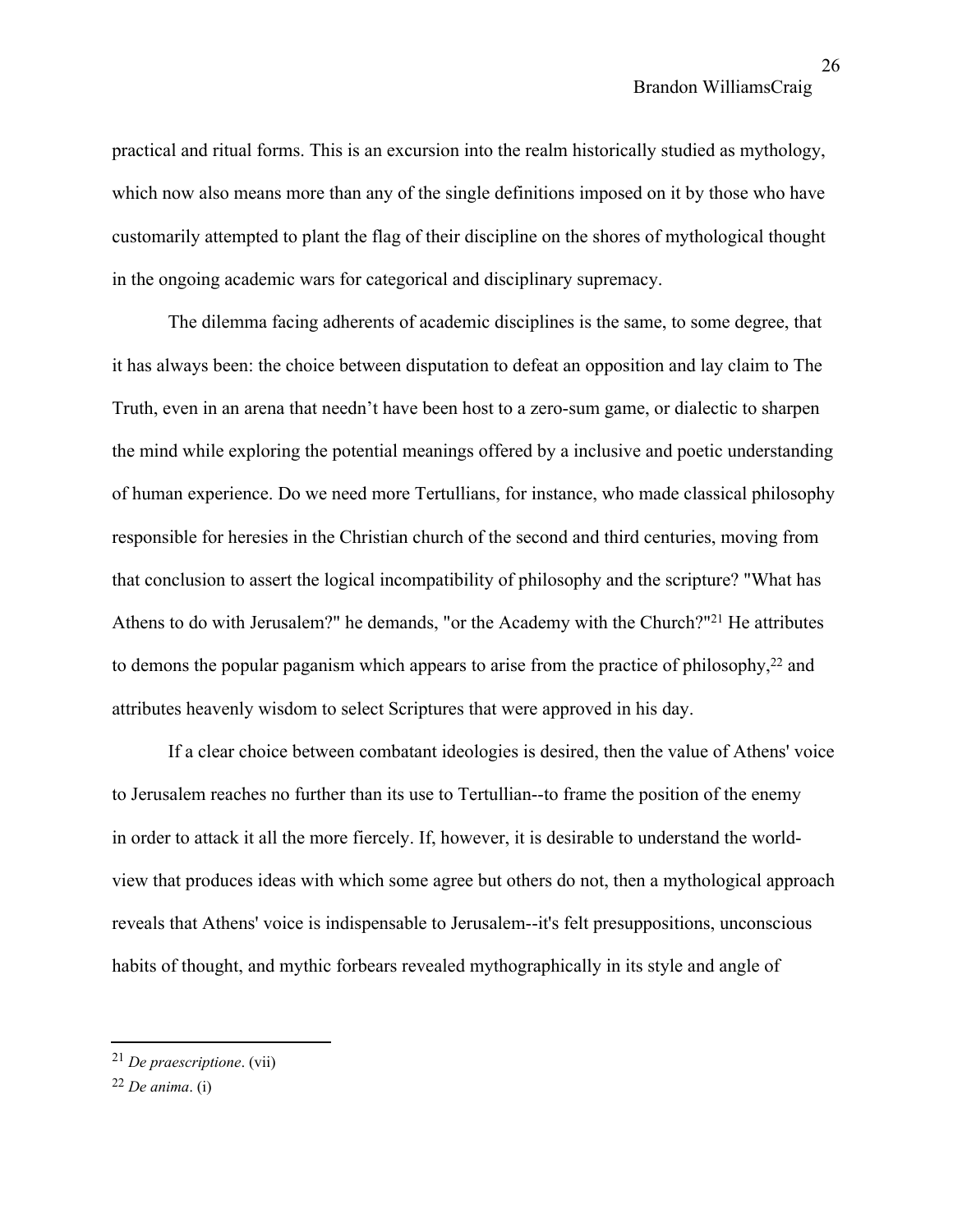approach. Real capitals of actual nations are raised and razed, after all, by way of the rhetoric and convictions of those who lift their voices to realize the products of their imagination.

Beyond the satisfaction of seeking a nuanced poetry of meaning in the relationship between religion and mythology, Huston Smith's query matters because we enact and incorporate in the workings of our hearts and societies both what and how we believe. Tertullian's brilliance and passion created a particular kind of cultural expectation on which the rhetoric of later thought and then social regulation was built. If style, or narrative environment, is a mythological framework based on world-view through which the deep intentions of cultural position are better understood, then one of the most prodigious gifts of psychological mythography may be the fact that the form of one's fictions extends beyond the private realm into the public, revealing the links between.

Reflecting on this culturopoiesis is a way of opening a mythology to admit to its power and ubiquity, thereby making it less suitable as an unconscious building block of ideology. Presupposing culturopoiesis also offers opportunities to chart contemporary cultural experience as though it were "in" mythicity, mythic consciousness, which can shift existing ideologies in the direction of being recognizable as mythology, one plot among many in the stories which make up a culture. Abstract theories and labels, for instance, might be revealed as being inadequate. Tribal nostalgia and partisan loyalties which fail to represent the experience of living in community might be more likely to undergo revision.

As an idea and meaning-making strategy, culturopoiesis contributes to the transformation of contemporary society into an environment in which life may flourish because it involves waking from the dream of literalism into mythicity aware of its own dreaming, treats theological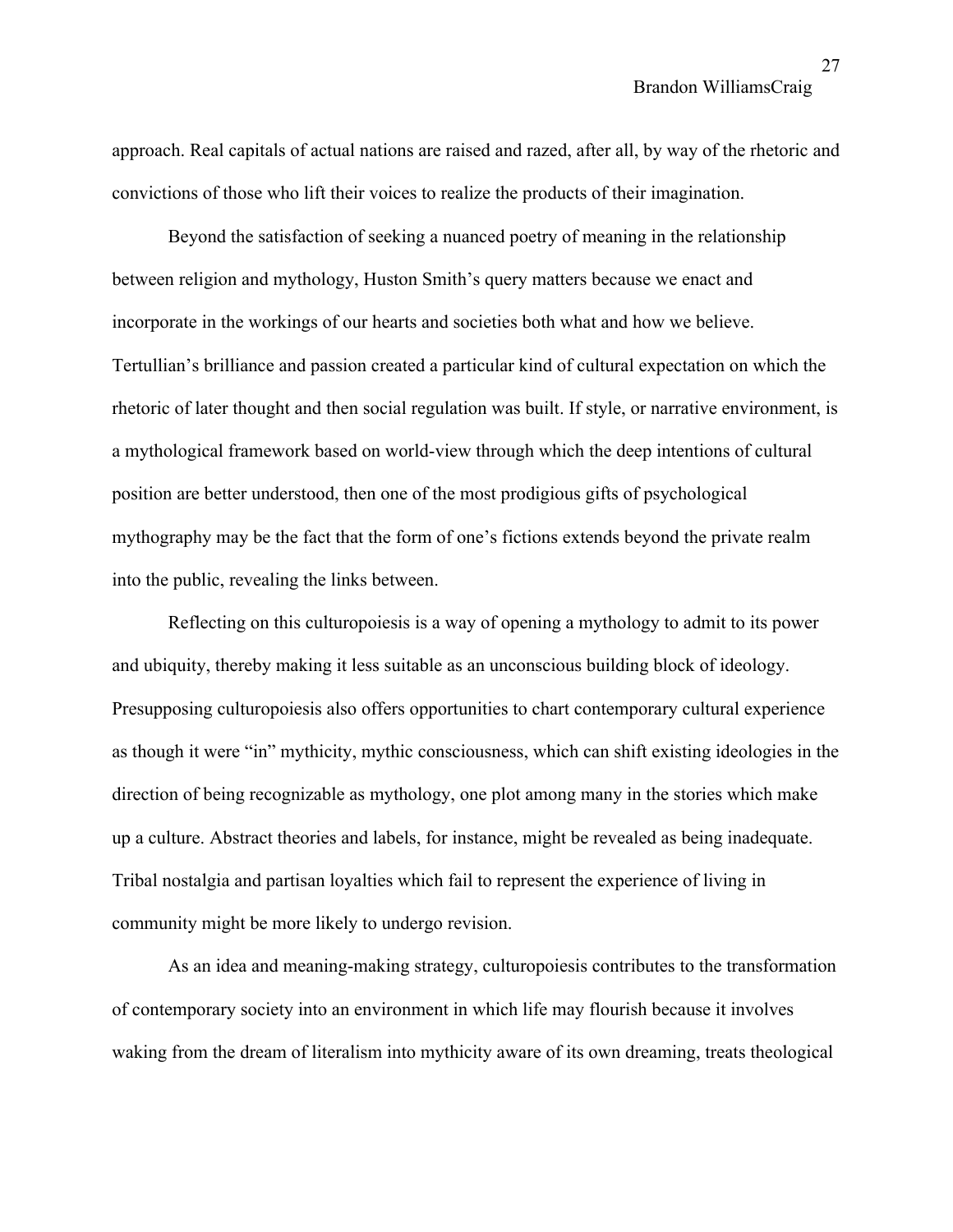ideas with respect but not simplistic belief, and so is not susceptible in the same way to domination by single myths become ideologies. Waking into mythicity involves participatory dreaming, accepting that any single narrative is always an expression of the agendas that created it and not to be believed literally, but to be taken seriously as an archetypal force and imagined as fully as possible so antecedents, social dilemmas, and change opportunities are not lost track of in the attraction of its claims. Mythologized theologies aware of the ways they make culture are a conceptual tool for applying imaginal salve to the wounds of literalism, leading to dialectic rather than diatribe. Potentially this process makes us more humane in relation to each other by bringing us into conscious contact with limitation, power, finitude, imagination, and other neverfully-known forces which sculpt the hidden contours of life.

Joseph Campbell was asked over and over, following his assertion that the old myths had perished and were lurking as dried ideological husks, to name the "new myth" which might take their place. More often than not he shrugged and said that, if one were to arise, it would need to account for the entire planet and all the life thereon. Thanks to Huston Smith<sup>23</sup>, and many others beside those included in this essay, there is an answer that can "provid[e] the culture with [a] *fundamental self- understanding of an orientation toward what is*" (xxv) "which leavens the culture as a whole and renders it secure against destruction from without,"(8) and "strikes all...notes as a chord. In developing this chord of an adequate world-culture...traditions come as equals. Each has something to contribute, and something to learn as well." (14) Given a mythopsychological lens, the rising mythology that can bring the world into community with itself and initiate the practice of peace is a kind of theopoetic ecumenism that psychological

<sup>23</sup> *Huston Smith: Essays On World Religion*.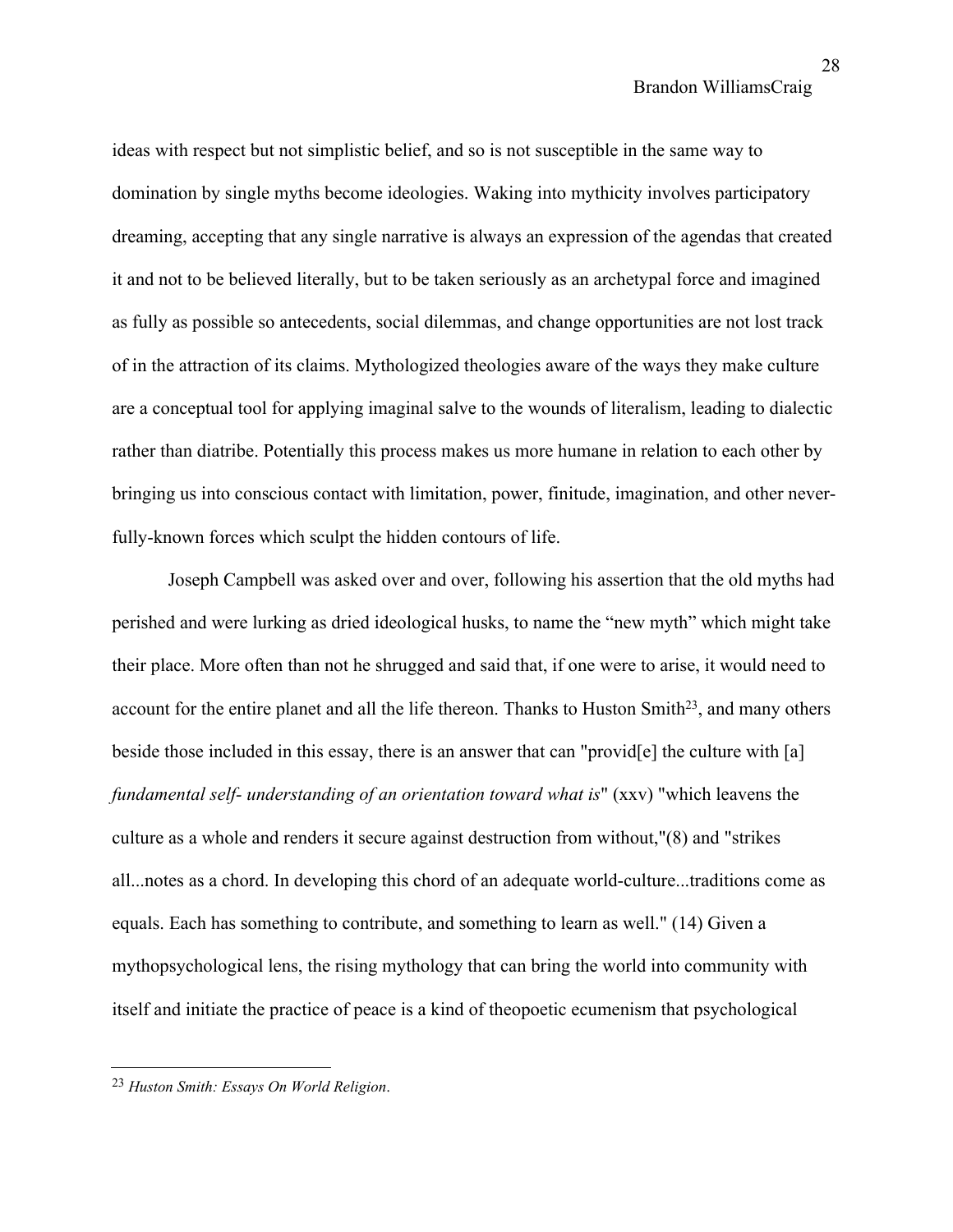mythograpy and theology working together can build. It is in the poetic language of that World's Religion that any true follower of Huston Smith must speak.

#### **Bibliography**

- Amis, Martin. "Laureate of Terror: Don DeLillo's Prophetic Soul." (New Yorker, November 21, 2011).
- Bettelheim, Bruno. *Freud and Man's Soul*. (1st edition. New York: Knopf, 1982).
- Campbell, Joseph. *Myths to Live By*. (New York: Arkana, 1993).
- Doniger, Wendy. *Other Peoples' Myths: The Cave of Echoes*. (New York: McMillan, 1988).
- Doty, William G. *Mythography: The Study of Myths and Rituals*. (2nd ed. Tuscaloosa: U of Alabama P, 2000).
- Dupré, Wilhelm. *Religion in Primitive Cultures: A Study in Ethnophilosophy*. (The Hague: Mouton, 1975).
- Gould, Eric. *Mythical Intentions in Modern Literature*. (Princeton, N.J.: Princeton UP, 1981).
- Hillman, James. *Archetypal Psychology: A Brief Account*. (Dallas: Spring Publications, 1983).
- Jung, C.G. *Nietzsche's "Zarathustra": Notes of the Seminar Given in 1934-1939*. Mary Foote and James L. Jarrett ed. (Princeton: Bollingen Series XCIX, 1988).
- --*Liber Novus: The Red Book*. ed. Sonu Shamdasani (1st ed., New York: W. W. Norton & Company, 2009).
- Miller, David Leroy. *The New Polytheism: Rebirth of the Gods and Goddesses*. (Dallas: Spring Publications, 1981).
- --*Three Faces of God: Traces of the Trinity in Literature & Life* (Minneapolis: Fortress Press, 1986).
- Moore, Thomas. *Care of the Soul: A Guide for Cultivating Depth and Sacredness in Everyday Life*. (New York: HarperPerennial.1994).